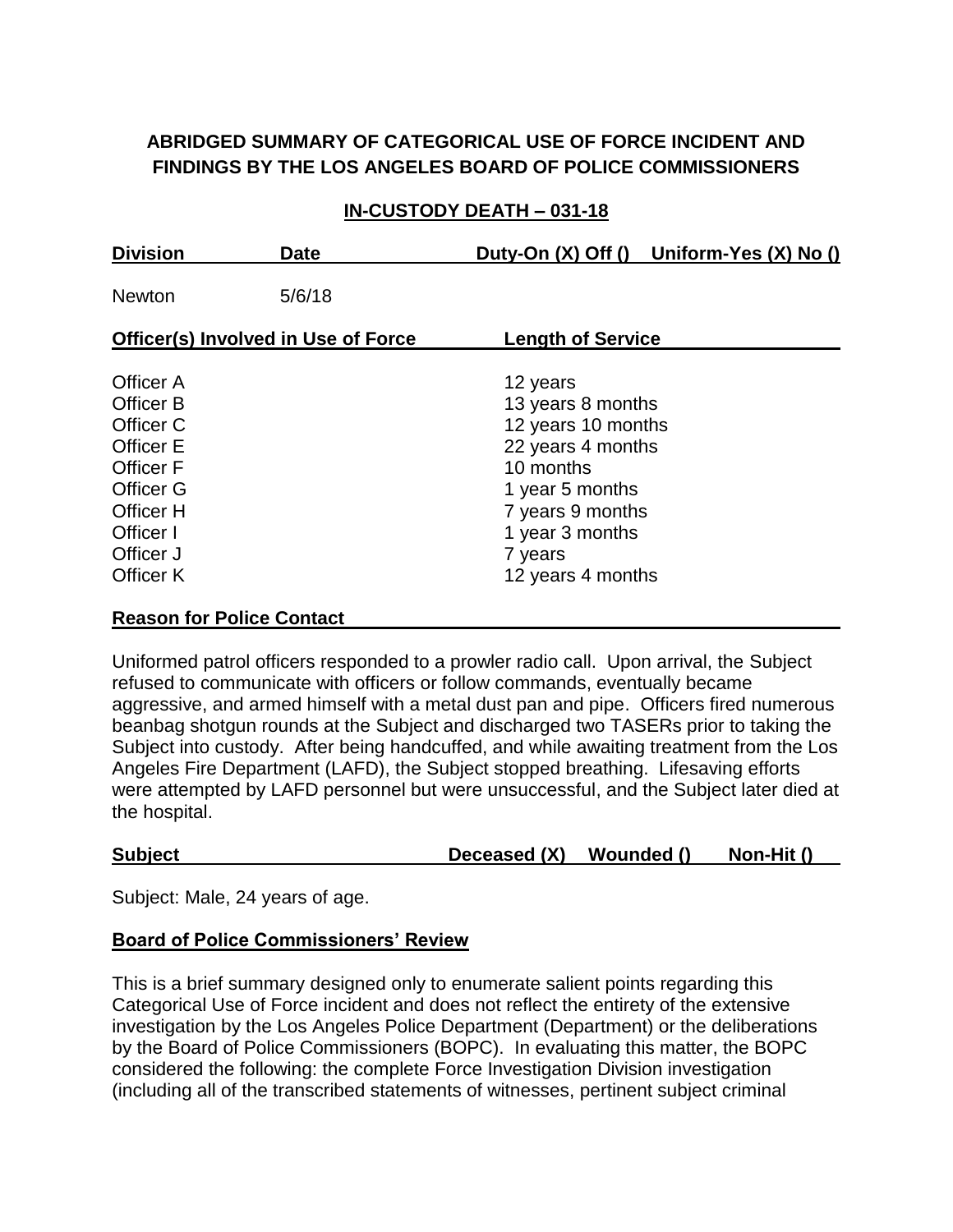history, and addenda items); the relevant Training Evaluation and Management System materials of the involved officers; the Use of Force Review Board recommendations; the report and recommendations of the Chief of Police; and the report and recommendations of the Inspector General. The Department Command staff presented the matter to the BOPC and made itself available for any inquiries by the BOPC.

The following incident was adjudicated by the BOPC on March 26, 2018.

#### **Incident Summary**

An anonymous person called 911 to report a suspicious male. The caller advised that the Subject was walking into residential properties with a brick, just looking around. The caller described the Subject as a 30-year-old male wearing a grey shirt and blue cap. The caller wanted to remain anonymous and not be contacted.

Communications Division (CD) broadcast the call, and Police Officers A and B advised they would handle the call.

Officers A and B arrived at the location and observed the Subject matching the description provided by CD, standing in the roadway. They stopped their police vehicle approximately three car lengths from the Subject. The officers then exited their vehicle and approached on foot. The Subject moved to the side of the street when he noticed the officers approaching.

Both officers noticed that the Subject was carrying a large plastic bottle of water and had a bulge in the Subject's right side sweatshirt pocket that they believed may have been the brick mentioned in the comments of the call.

Officers A and B kept their distance from the Subject because they believed he might be armed with a brick. Officer B attempted to communicate with the Subject by asking him his name and if he needed any help. The Subject replied by stating that he had nothing to talk about.

Officer B instructed the Subject to move out of the street, but he ignored the order. The officers continued their attempts to communicate with the Subject for approximately five minutes before breaking contact and returning to their vehicle. Both officers believed the Subject was possibly under the influence of narcotics, but neither felt they had enough information to determine whether he had committed a crime. With that in mind, neither wanted to physically contact him until they learned more.

As Officers A and B sat in their vehicle, the Subject moved to the middle of the roadway where he began to impede traffic. The Subject stood in the roadway facing the officers with his arms outstretched to his sides and parallel to the ground. Vehicles approached the Subject, but were unable to pass. Officers A and B each exited their vehicle, and Officer A broadcast a request for an additional unit and a supervisor to respond to their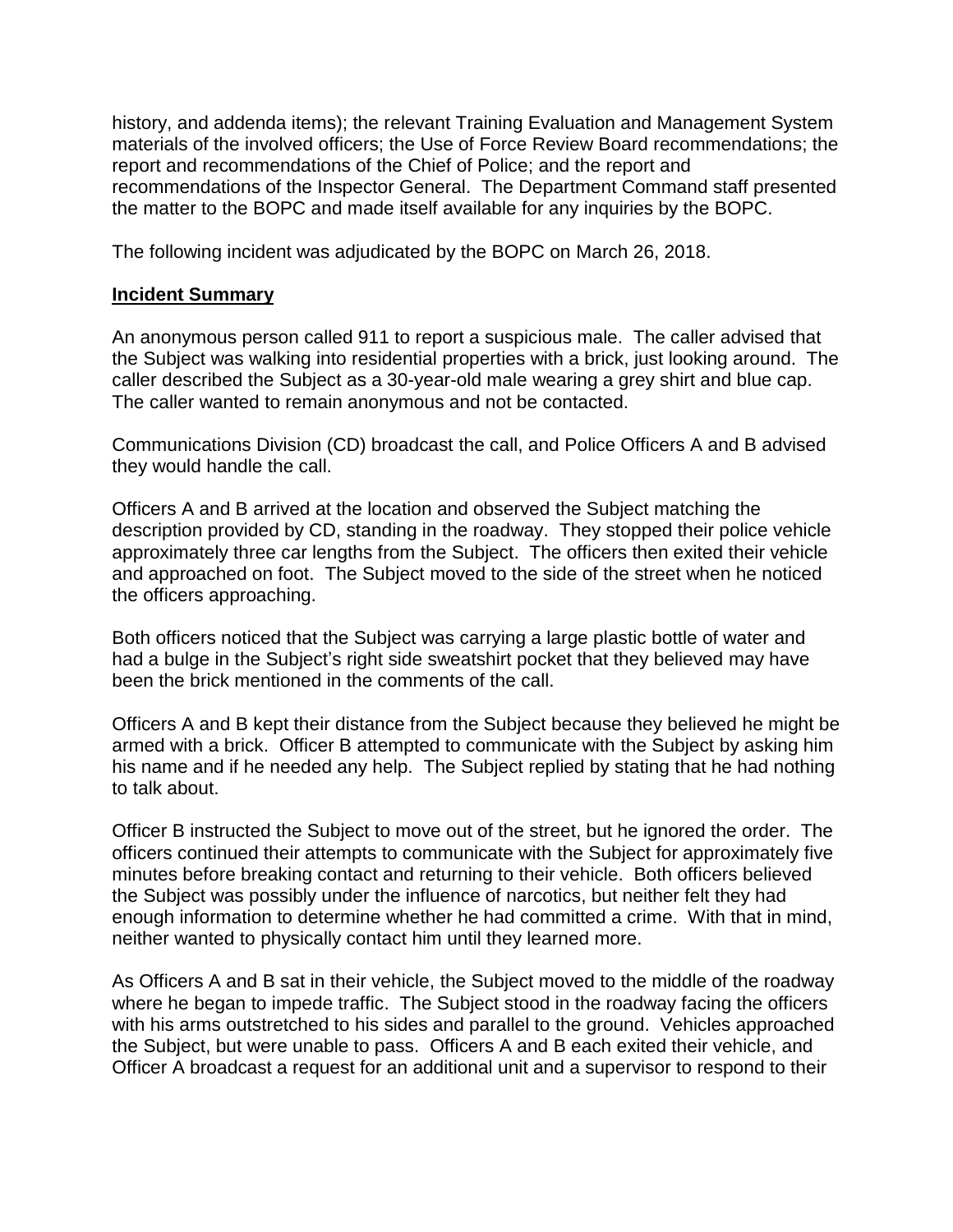location. Officer B ordered the Subject to get out of the roadway, but the Subject ignored the command.

According to Officer A, the Subject motioned to the officers to come to him as if he wanted to fight. Officer A, who was in a position of cover behind the open driver door of the police vehicle, drew his/her TASER as Officer B took cover behind the open passenger door. Officer A observed the Subject tie his sweatshirt around his neck in a manner that covered the front of his body. He then crossed his arms against his chest. Officer A advised Officer B that he/she recognized that as a tactic utilized to defeat the TASER.

The Subject began to walk quickly toward the officers while clenching his fists. Officer A warned the Subject that if he kept walking towards the officers, Officer A would Tase him. Officer A broadcast a request for a back-up and a beanbag shotgun. Officer A obtained the beanbag shotgun from his/her vehicle and chambered a round. He/she ordered the Subject to stop walking toward the officers or he would be bean-bagged.

At the same time, believing the incident could rise to the level of a situation involving deadly force, Officer B drew his/her pistol. Officer B repeatedly ordered the Subject to relax and stay where he was. The Subject quickly walked to within several feet of the officers' vehicle, telling them repeatedly to shoot him.

Officer B repeatedly ordered the Subject to stop and not to approach. The Subject finally stopped, but did so closer to the front passenger side of the police vehicle than the officers were comfortable with. Officer B continued to use the open door as cover and continued to order the Subject to stay away. Officer A told Officer B to redeploy to the driver's side of the vehicle so they could be together.

Officer B locked and closed his door so he/she could safely move to Officer A's side of the vehicle and eliminate the possibility of the Subject entering the officers' vehicle. After Officer B closed the door, the Subject ran away from the officers, and then stopped in the middle of the roadway when he was approximately four to five car lengths away. The officers did not chase him. At that point, Officer B re-holstered his/her pistol.

The following officers began to arrive at the incident: Sergeants A and B and Police Officers C, D, E, F, G, H, I, J, K, L, M, N, O, P, and Q.

Officer A advised Sergeant A that he/she did not believe the Subject had committed a crime, but ensured Sergeant A was aware that the initial radio call indicated the Subject had been armed with a brick. Officer A went on to advise Sergeant A that both officers had observed the bulge in the Subject's pocket and believed it might have been the aforementioned brick. Finally, both officers advised Sergeant A that the Subject had told them to shoot him. Sergeant A directed Officer B to call the original anonymous caller to see if any additional information was available. Officer B did so, but received no answer and was forced to simply leave a voicemail. Sergeant A then instructed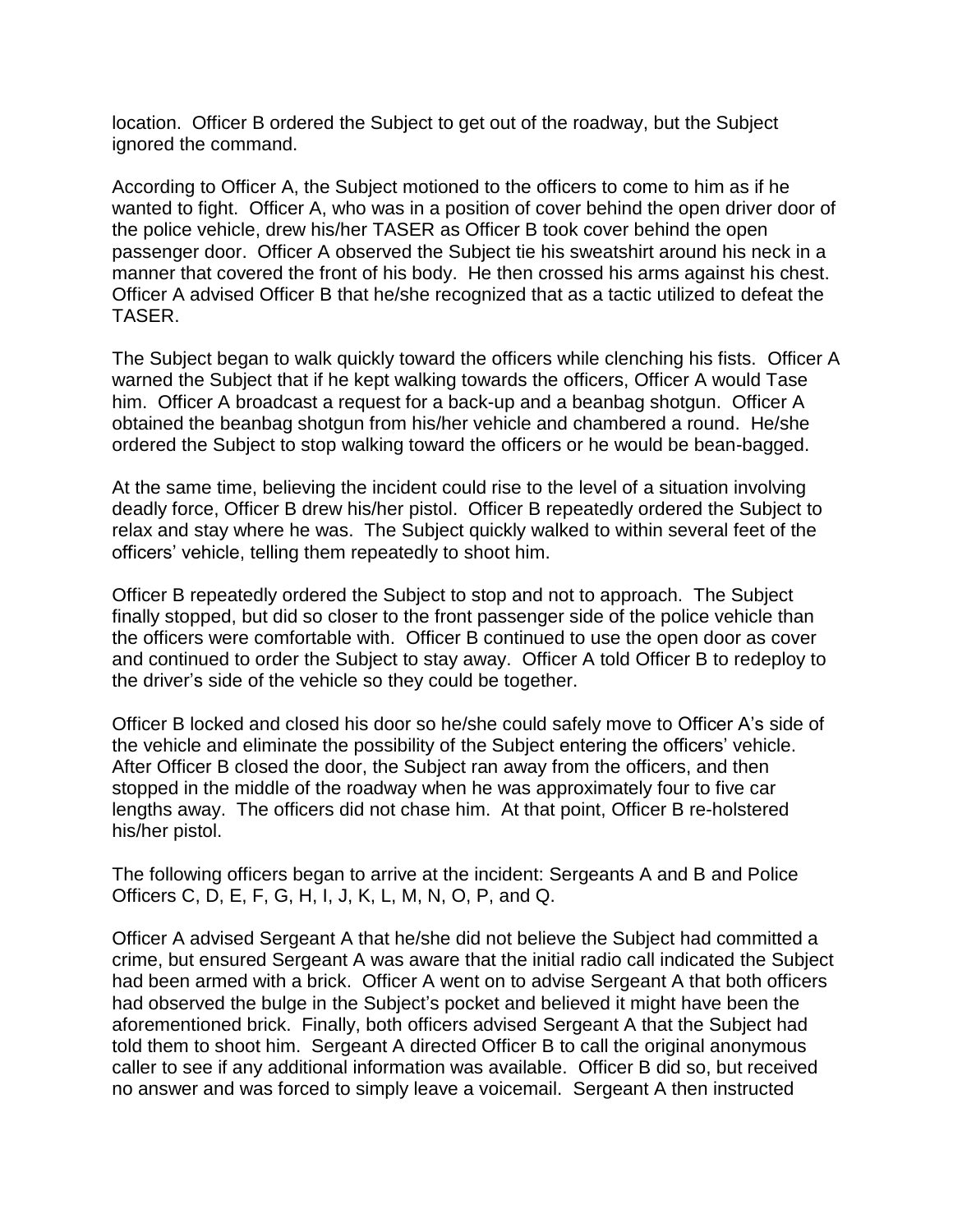Officer C to ask the Air Unit if they could see whether the Subject had any weapons in his hands. Shortly thereafter, the Air Unit advised he did not.

Sergeants A and B and Officers C, D, and E discussed the situation and determined that at this point, the Subject was at the very least a danger to himself because of his statements to the officers instructing them to shoot him. As such, he was a candidate to be placed on a hold pursuant to Section 5150 of the Welfare and Institutions Code (WIC). Section 5150 WIC authorizes a qualified officer or clinician to involuntarily confine a person suspected to have a mental disorder that makes them a danger to themselves, a danger to others, or gravely disabled.

Sergeant A advised the officers that they were not in a hurry and that they could take their time. Sergeant A coordinated with Officers C and D who formulated a plan to approach the Subject. The plan called for two teams of officers using police vehicles on either side of the street as cover to drive toward the Subject. Sergeant A advised the training officers at the scene to assign their probationers less-lethal equipment. The team on the side of the street consisted of Officer A driving the police vehicle, Officer N with the rifle, Officer H with the beanbag shotgun, Officers E and I as the arrest team, and Officer M with the TASER.

The team on the side of the street consisted of Officer L driving the police vehicle, Officer F with the beanbag shotgun, Officer C as the team leader, and Officers J and K as the arrest team. Officer D remained at the rear of the police vehicle on the side with his/her rifle. Officer B remained between the police vehicles as communications. Sergeants A and B followed the police vehicles.

The police vehicles and officers began to move toward the Subject. As they approached him, officers observed the Subject speaking with an unknown male in front of a residence. That individual was later identified as Witness A. When Witness A observed the police approaching, he entered the residence and closed the door, leaving the Subject alone on the front lawn. None of the officers at the scene were sure whether Witness A knew the Subject. Sergeant A advised the officers and police vehicles to stop close to the residence.

Officer A used the Public Address (PA) system on the police vehicle to repeatedly order the Subject to put his hands up and walk to the street. Officer A did so in both English and Spanish. The Subject ignored the commands and remained on the lawn in front of the residence. Officer A used the PA system to request that the Subject move into the street and comply with his/her orders. Officer A warned the Subject that if he failed to cooperate, the officers would be forced to use less-lethal force.

Sergeant A approached Sergeant B and Officer D and advised them of his plan to place teams on both ends of the residence. Sergeant A directed officers to be ready with their less-lethal and lethal options before moving forward. As the teams moved forward, Sergeant B gave commands in English and Spanish for the Subject to comply, but instead the Subject retreated onto the porch. In an attempt to build a rapport with the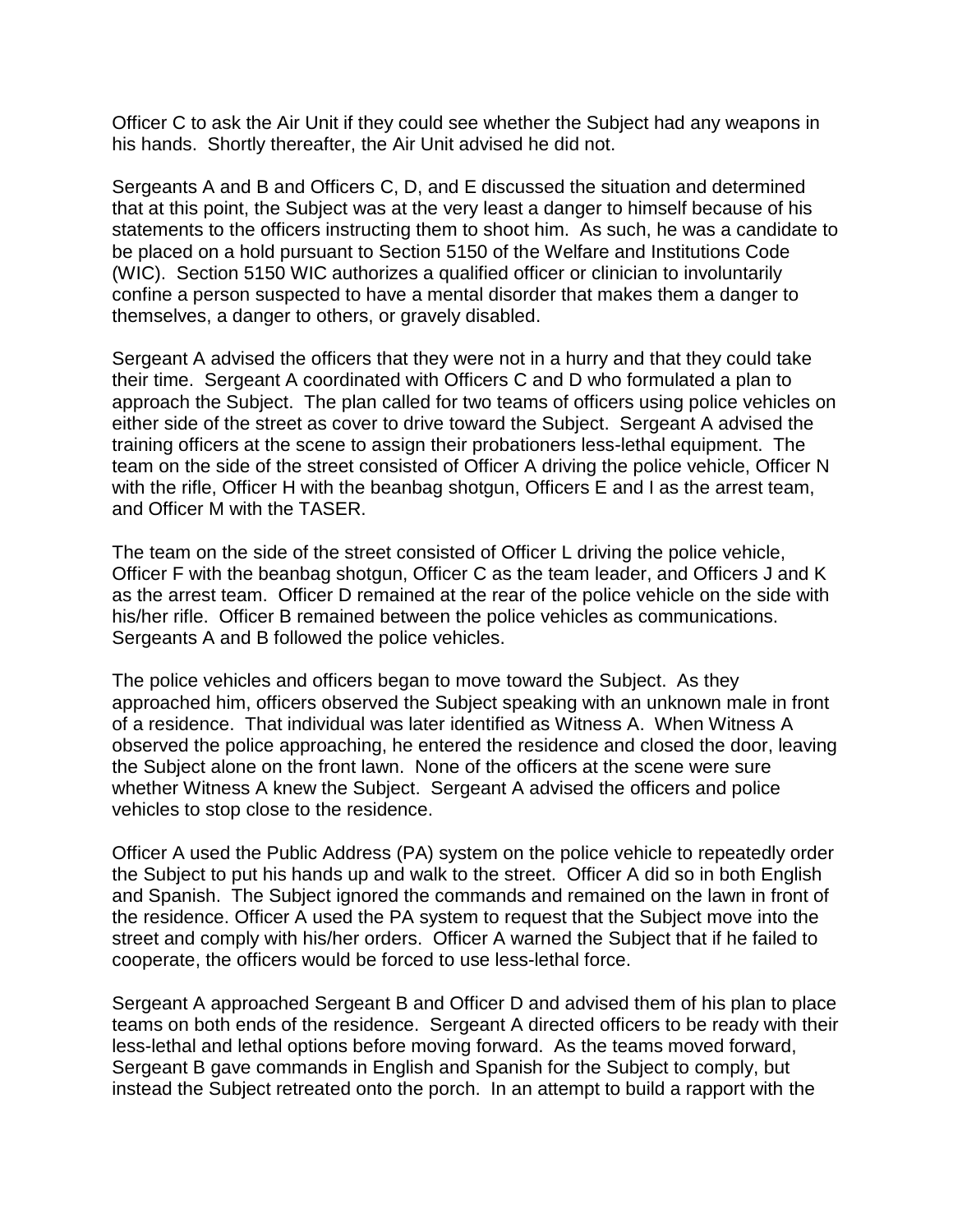Subject, Sergeant B continued his/her efforts to communicate with the Subject in both English and Spanish. Unfortunately, his/her attempts were unsuccessful, and the Subject moved from the porch to the bottom of the steps.

As the officers took positions of cover behind vehicles parked at the curb in front of the residence, the Subject obtained a large metal dust pan from the porch steps and began to wave it toward the officers in a back and forth slashing motion.

Sergeant A called out for the officers with the beanbag shotguns to get ready. Officer C gave the Subject a warning in English, warning him that he would be bean-bagged if he didn't drop the weapon.

Sergeant A added that the Subject could get seriously injured if he was hit with the beanbag. Sergeant B pled with the Subject to comply, but he refused to drop the dust pan and surrender. Sergeant A asked Officer F if he/she was ready with the beanbag and Officer F indicated that he/she was. Sergeant A yelled out for only the beanbags to be utilized.

Officer F fired one beanbag round toward the Subject from a distance of approximately 44 feet. One second later, Officer H fired one beanbag round toward the Subject from a distance of approximately 45 feet. Both beanbag rounds struck the Subject but did not have the intended effect.

Sergeant A yelled out for the officers to stand by. Officer C gave additional commands for the Subject to drop the weapon and also issued additional warnings. However, both were ignored. The Subject continued to wave the dustpan back and forth. Sergeant A yelled for the officers with the beanbag shotguns to get ready.

Officer F fired his/her second beanbag round toward the Subject from approximately 44 feet. One second later, Officer H fired his/her second and third beanbag rounds toward the Subject from approximately 45 feet. The rounds appeared to strike the Subject in the torso but did not have the intended effect. Officers continued to verbalize with the Subject, but he ignored them. The Subject placed the dust pan under his shirt, between his shirt and his chest. Sergeant A advised officers to standby and reload if necessary.

Meanwhile, Officers I and M responded across the street and met with Witness B, who advised the officers as to the Subject's name and that he used to live in the neighborhood. Witness B also advised that the Subject had been released from jail a couple of days earlier and was a narcotics user. Officer M returned to Sergeants A and B and relayed the information.

Sergeants A and B discussed that the beanbags were not effective, especially since the Subject was now using the dustpan as a shield. They discussed having officers close in on the Subject, using TASERs on him and then taking him into custody using preformed arrest teams.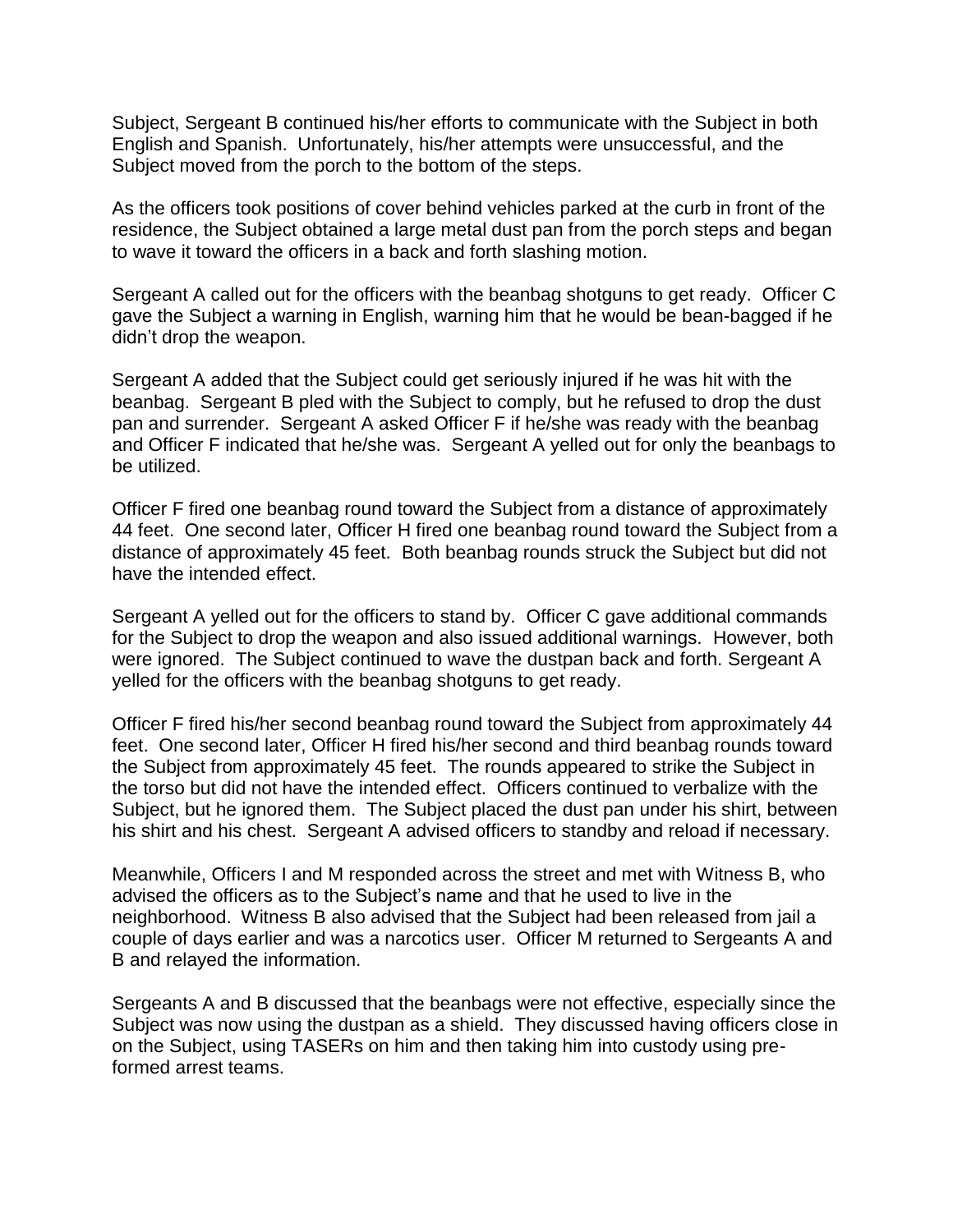As the discussions were occurring, the Subject walked off the porch and moved into the yard next door. Officers continued to order the Subject to drop the dust pan and to lay down on the ground. Sergeant A then advised the officers to relax and advised he/she was not going to rush the situation. Sergeant A advised Sergeant B there was a pipe on the ground near the Subject. Sergeant A expressed concern to Sergeant B that if the arrest team approached, the Subject would pick up the pipe and use it to force officers to shoot him.

The Subject picked up a bottle of power steering fluid. He poured the power steering fluid on his hands and then rubbed it on his arms, torso, and head. The officers were unsure what type of liquid the Subject had poured on himself, but believed it might have been lighter fluid. As a result, officers obtained a fire extinguisher in case the Subject started a fire.

During the confrontation Sergeant A directed a Rescue Ambulance (RA) to respond and stand by. Sergeant A called the Watch Commander, Lieutenant A, and advised him/her of what had occurred. Sergeant A asked Lieutenant A to request the Mental Evaluation Unit (MEU) respond to the scene. Sergeant A then requested that an officer armed with a 40mm less-lethal weapon also respond to the scene.

The Subject placed a rag that he had previously doused with power steering fluid to his face and began to inhale the fumes.

As Officer D offered the Subject something to drink, the Subject swung the dustpan against the brick porch pillar before placing it back under his shirt. The Subject again removed the dustpan from his shirt and waved it around. At that point, Sergeant A broadcast that he/she was the Incident Commander (IC).

The Subject then placed the dustpan on the ground and poured more power steering fluid on the ground in front of him. He then picked up the 40-inch-long metal pipe from the ground and began to swing it around. Officers ordered the Subject to drop the pipe, but he ignored their commands. In response to the Subject arming himself and his increasingly aggressive demeanor, Officers A, F, and H simultaneously fired beanbag rounds at the Subject. Officer H fired three beanbag rounds from approximately 33 feet. Officer F fired three beanbag rounds from approximately 40 feet. Officer A fired four beanbag rounds from approximately 35 feet. After the final beanbag rounds were fired, the Subject dropped the pipe to the ground. Officer H verbalized that he/she was out of beanbag rounds. Officer H then slung his/her beanbag shotgun and drew his/her pistol.

Officers continued to verbalize with the Subject to surrender, but instead, he bent down to pick up the dust pan from the ground. Officers yelled to him not to pick it up, but he continued to reach for it.

Officer A fired his/her two final beanbag rounds toward the Subject from approximately 35 feet. Officer F fired his/her final beanbag round toward the Subject from approximately 40 feet. This caused the Subject to stop his actions and retreat slightly.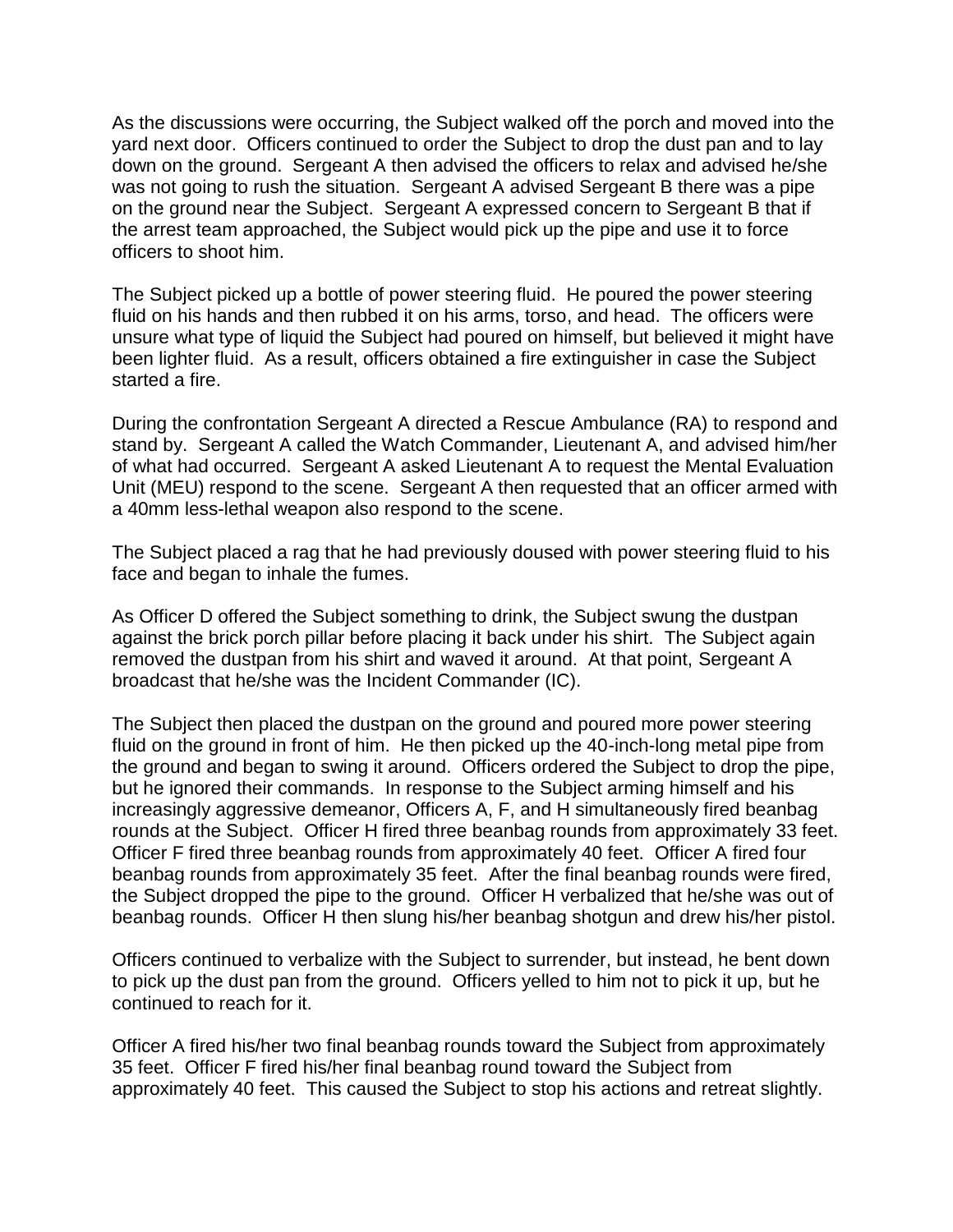Officer A slung his/her beanbag shotgun and verbalized that he/she was out of beanbag rounds. Officer F also slung his/her beanbag shotgun and drew his/her pistol to the lowready position with his/her finger along the frame. Seconds later, Officer F holstered his/her pistol and transitioned to his/her TASER.

The Subject climbed back onto the porch of the residence, leaving the pipe and the dust pan on the ground. He moved far enough away from the pipe and dust pan that Sergeants A and B directed officers to retrieve the items to prevent the Subject from rearming himself. Officers A, E, and N moved forward. Officer E retrieved the pipe and dust pan and then all three officers returned to the street. Officer G responded to his/her vehicle, retrieved an additional beanbag shotgun, and gave it to Officer A.

As the Subject stood on the porch, he picked up a welcome mat from the floor and held it in front of him like a shield. He then tore a large black mail box from its post and threw it on the ground. The Subject began to yell profanities at the officers in Spanish. Officer C pled with the Subject to put his hands up, but the Subject ignored the commands. Sergeant A ordered the officers to initiate the arrest plan.

Officer F, now armed with the TASER, moved forward from his position of cover. The Subject began to move down the steps, pointed his finger toward Officer F and stated that he knew his rights.Officer F then fired his/her TASER from an approximate distance of 15 feet. The TASER had no effect on the Subject. Simultaneously, Officer A moved forward toward the Subject and fired one beanbag round from approximately 28 feet.

The Subject turned and ran on the porch toward the railing. As the Subject ran on the porch, Officer A fired an additional beanbag round at the Subject from an approximate distance of 11 feet. Simultaneously, Officer G fired the TASER at the Subject from an approximate distance of nine feet. The TASER darts did connect to the Subject, but he continued and jumped over the railing to the ground.

The Subject fell to the ground and rolled onto his back. Based on his/her BWV, Officer I was the first to reach the Subject. When he/she did, the Subject attempted to kick Officer I. The Subject then turned over onto his stomach and attempted to get up off the ground. According to Officer I, he/she wrapped his/her arms around the Subject's legs and used his/her body weight to keep the Subject from getting up.

According to Officer G, as he/she ran toward the Subject, he/she observed the Subject turning his head from side to side and spitting blood. As he reached the Subject, Officer G dropped his/her TASER near the Subject's left side and placed the palm of his/her hand on the back of the Subject's neck to prevent him from spitting and headbutting officers.

Officer G stated he/she dropped his TASER because he/she did not have time to holster his/her TASER before he/she had to go "hands on."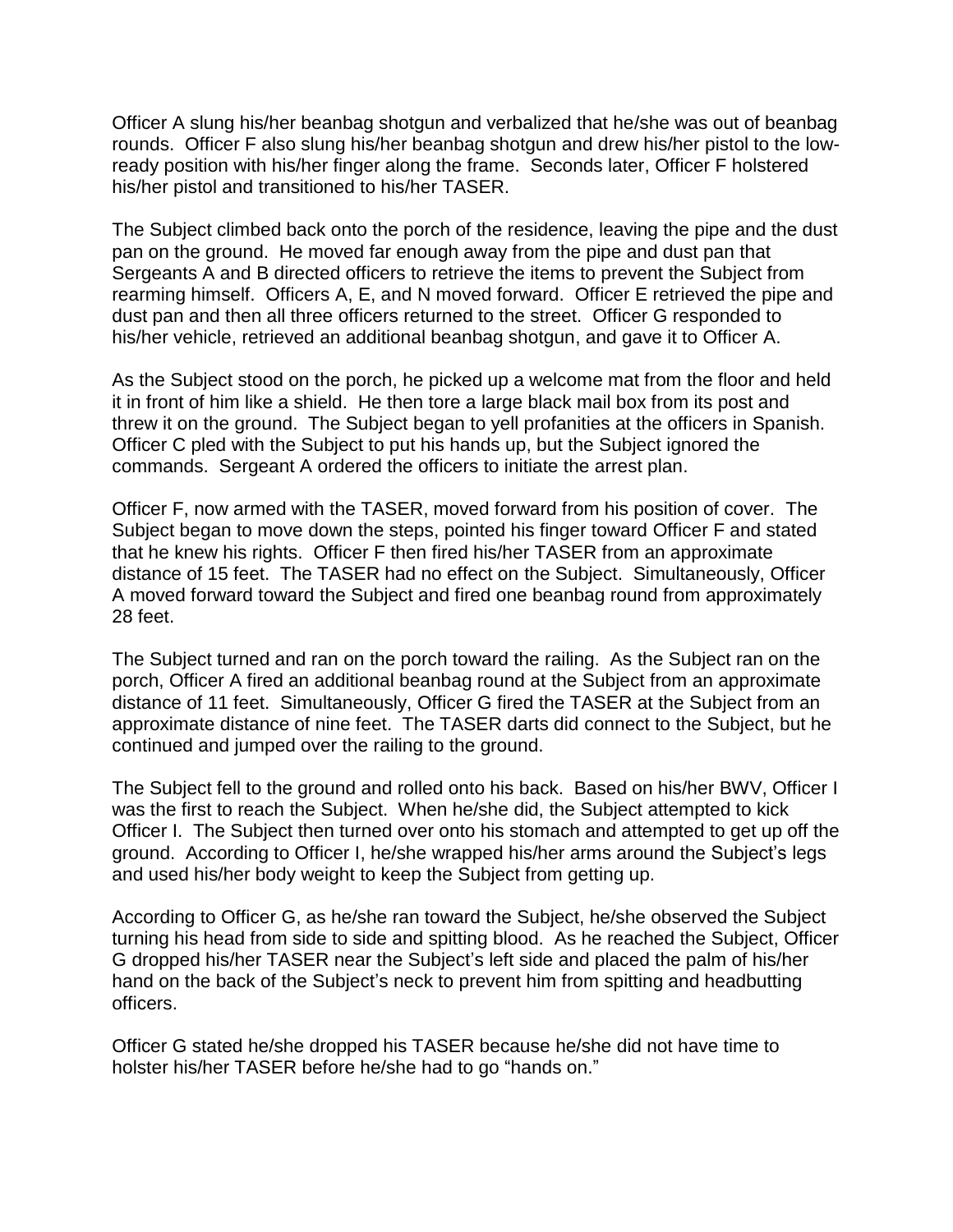Officer E took hold of the Subject's left arm with a firm grip. The Subject began to pull his left arm under his body, but Officer E placed the Subject's left arm between his/her legs. This immobilized the Subject's arm until officers were ready to handcuff him.

Simultaneously, Officer O placed his/her right knee on the Subject's right shoulder and grasped his right arm with both hands. Officer J took ahold of the Subject's right wrist and elbow and gave his/her handcuffs to Officer H, who handcuffed the right wrist. Officer H then removed his/her own handcuffs and told Officer E to release the Subject's left arm so that he/she could use the second set of handcuffs to cuff the Subject's left wrist. Officers B, I, and L pulled the Subject's left arm behind his back and assisted Officer H with cuffing the left wrist. Once the Subject's hands were handcuffed together, Officer J moved to the Subject's legs and placed his shins across the Subject's calves while holding his ankles so that Officer F could apply the Hobble Restraint Device (HRD) to the Subject's ankles.

During the arrest incident, Officers D and L noticed Witnesses A and C using cell phones to record through the window of their residence. Taking this into consideration, Officer D opined that the occupants of the house were somehow related to the Subject and worried the officers would be in danger if they remained near the house. Officer D observed that the Subject was continuing to struggle with the officers and feared they would be unable to stand him up and walk him to the front of the house where they would be safer.

Sergeant A requested that the RA/paramedics approach the scene and instructed Officer C to go and meet them.

Sergeant B directed officers to perform a three-man-carry by grabbing the Subject by the shoulders and feet and moving him away from the side of the residence. Officers B, G, and I carried the Subject by the shoulders and arms, and Officers F and J carried him by the legs. They moved the Subject to the lawn near the sidewalk in front of the residence. As they did so, the Subject was yelling at the officers.

The officers placed the Subject on the ground on his right side, but he continued to struggle and attempt to break free from their grasp. The Subject continued to pull away from officers and attempt to roll onto his chest. Officer H repeatedly advised the officers to keep the Subject on his side.

Officers I and O controlled the Subject's shoulder, and Officer F held the hobble, which was wrapped around the Subject's legs. The Subject continued to struggle and kept trying to get away from the officers. Sergeant B instructed Officer F to apply a second hobble to the Subject's knees, which Officer F did. After the second hobble was applied, the Subject laid on his back but continued to struggle. Officer B repeatedly told the Subject to relax.

An LAFD Engine can be observed on BWV driving towards the location. The Engine was followed by the RA.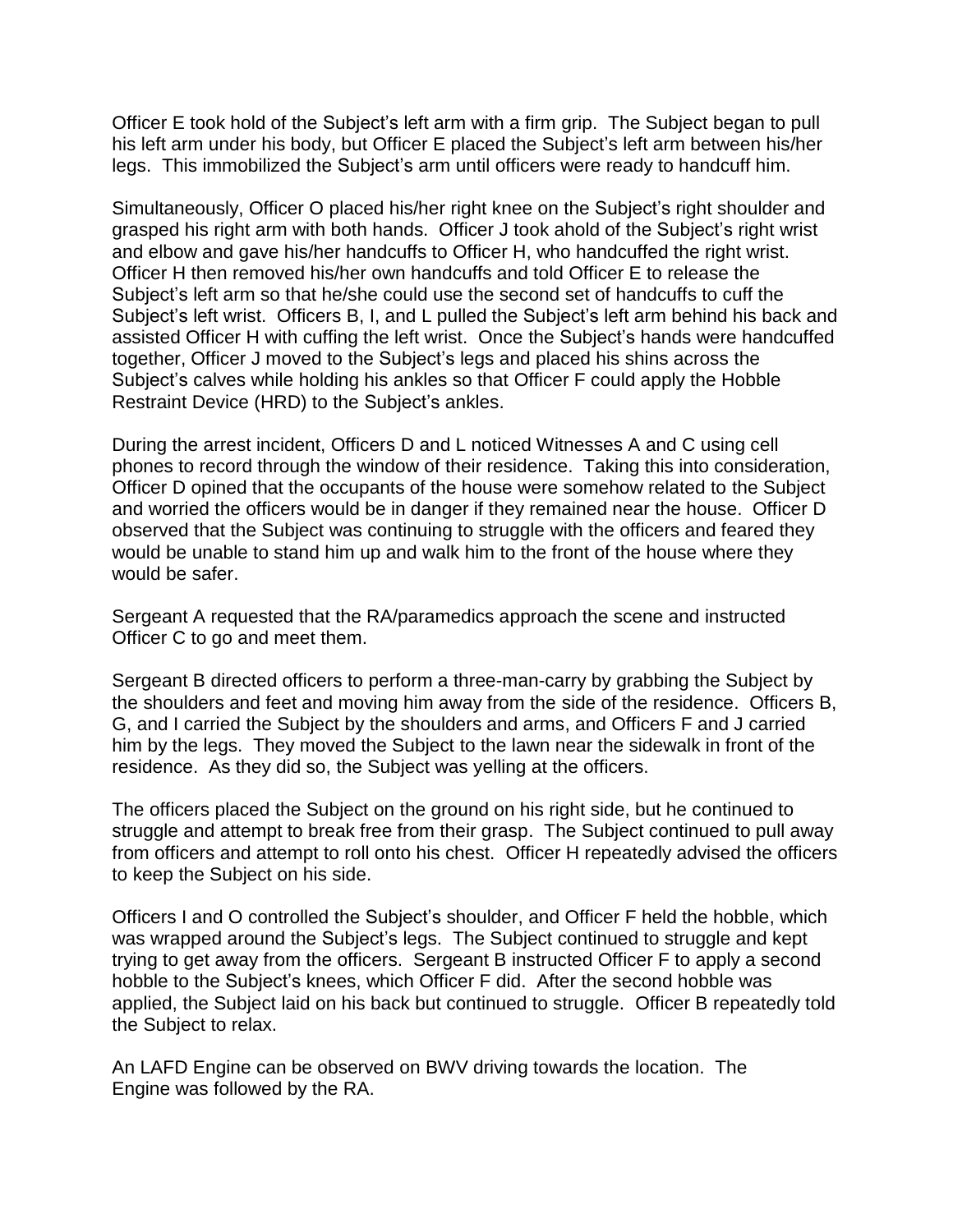Officer D relayed to Sergeant A that he/she had seen Witnesses A and C recording the Subject's arrest with their cell phones. Officer D also told Sergeant A about his/her belief that the witnesses were possibly related to the Subject. He/she went on to advise the supervisor that as a result of this belief, he/she thought the area in front of the location was unsafe and believed the house needed to be cleared.

Sergeant A agreed. Believing it now unsafe to approach, Sergeant B motioned to the fire department personnel to stop. Officer D then assembled a search team consisting of him/herself, as well as Officers A, L, N, and O. Sergeant A advised Sergeant B he/she would be handling the house search and instructed Sergeant B to deal with the Subject.

Officer H advised the officers to keep the Subject on his/her side. The officers kept the Subject on his/her right side. Officer B held the Subject's left shoulder, Officer I held his left mid-section, Officer G held his hips, and Officers F and J held the hobbles wrapped around his legs. Even so, the Subject continued to struggle and attempt to turn away from the officers and to roll onto his stomach.

Officer I repeatedly told the Subject to remain on his side so he could breathe, and the Subject was then offered water.

Officer L knocked on the front door of the residence. Witnesses A and C exited the home along with other residents. The officers then performed a protective sweep of the home. It was then determined that Witnesses A and C knew the Subject from his childhood, but had not seen him for several years.

The Subject, who had blood in his mouth, spat into Officer G's eye. As a result, Officer I rolled the Subject more forward and held his head downward to prevent further spitting, but the officers ensured the Subject remained on his side.

LAFD personnel broadcast on the radio that they were present at the location and that the officers could bring the Subject to them if it was still unsafe in front of the residence. Sergeant A replied that the residence was not clear and that as soon as it was, they could bring the RA to the location.

Officer H relieved Officer I and began holding the Subject's shoulders. The Subject was slightly bent at the waist and continuously attempted to roll to his stomach. Officers G and H kept the Subject on his right side and ensured he stayed on the grass.

The Subject can be observed struggling and spitting. On BWV footage, Officer H can be observed with his/her left knee positioned on the Subject's lower back.

The Subject rolled completely face-down. Officer H's hands were observed on the Subject's back. Officer B continued to plead with the Subject to relax.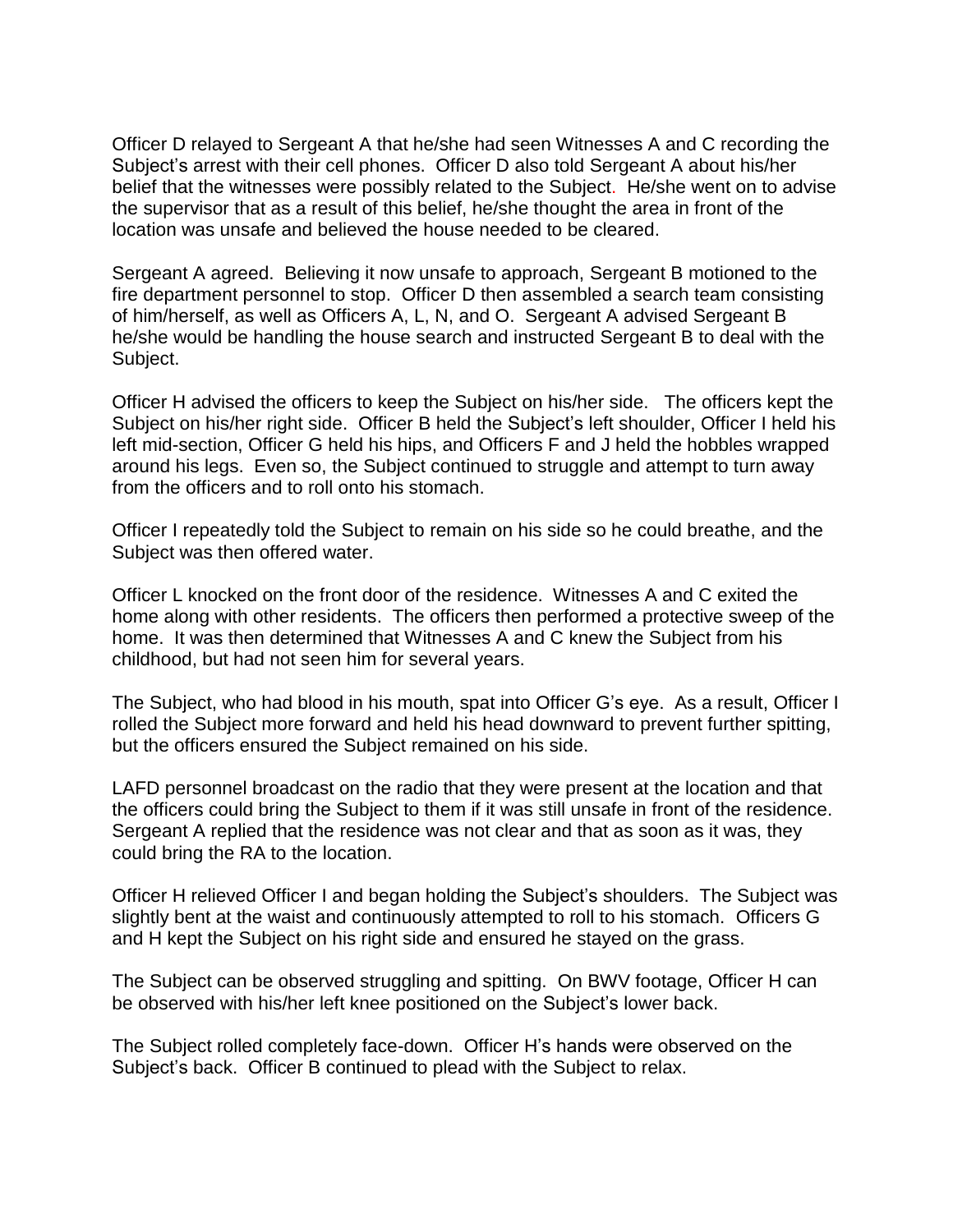Officers completed their search of the house and advised that the incident had been resolved (Code Four). Sergeant A then advised LAFD to bring the RA in. Officer H removed his/her knee from the Subject's lower back. At the same time, Officer I had finished refilling the Subject's water bottle and brought it to him.

Officer G released his/her hold on the Subject and responded to his/her vehicle to obtain a spit mask. Officer E took his/her place and controlled the Subject's hips.

An LAFD Battalion Chief arrived at the location where the officers were still maintaining control of the Subject.

The Subject could be observed making his last movement. The LAFD Battalion Chief could be heard asking how the Subject's breathing was. The LAFD Battalion Chief then advised the officers to put the Subject on his side. Officer H then rolled the Subject on his side, observed he no longer appeared to be conscious, and yelled out to the paramedics.

Additional firefighters arrived. Officer B removed the Subject's handcuffs, and Officer J removed the hobbles from the Subject's legs. Los Angeles Fire Department personnel identified that the Subject was not breathing and provided emergency medical treatment. The Subject was transported to the hospital, where he was pronounced dead.

# **Los Angeles Board of Police Commissioners' Findings**

The BOPC reviews each Categorical Use of Force incident based upon the totality of the circumstances, namely all of the facts, evidence, statements and all other pertinent material relating to the particular incident. In every case, the BOPC makes specific findings in three areas: Tactics of the involved officer(s); Drawing/Exhibiting of a firearm by any involved officer(s); and the Use of Force by any involved officer(s). Based on the BOPC's review of the instant case, the BOPC made the following findings:

# **A. Tactics**

The BOPC found Officers A, B, C, E, F, I, J, and K's tactics to warrant a Tactical Debrief, and Sergeants A and B, along with Officers G and H's tactics to warrant Administrative Disapproval

# **B. Drawing and Exhibiting**

The BOPC found Officer A, B, C F G, H, J, and K's drawing and exhibiting of a firearm to be In Policy.

# **C. Non-Lethal Use of Force**

The BOPC found Officers B, C, E, G, H, I, J, and K's non-lethal force to be In Policy.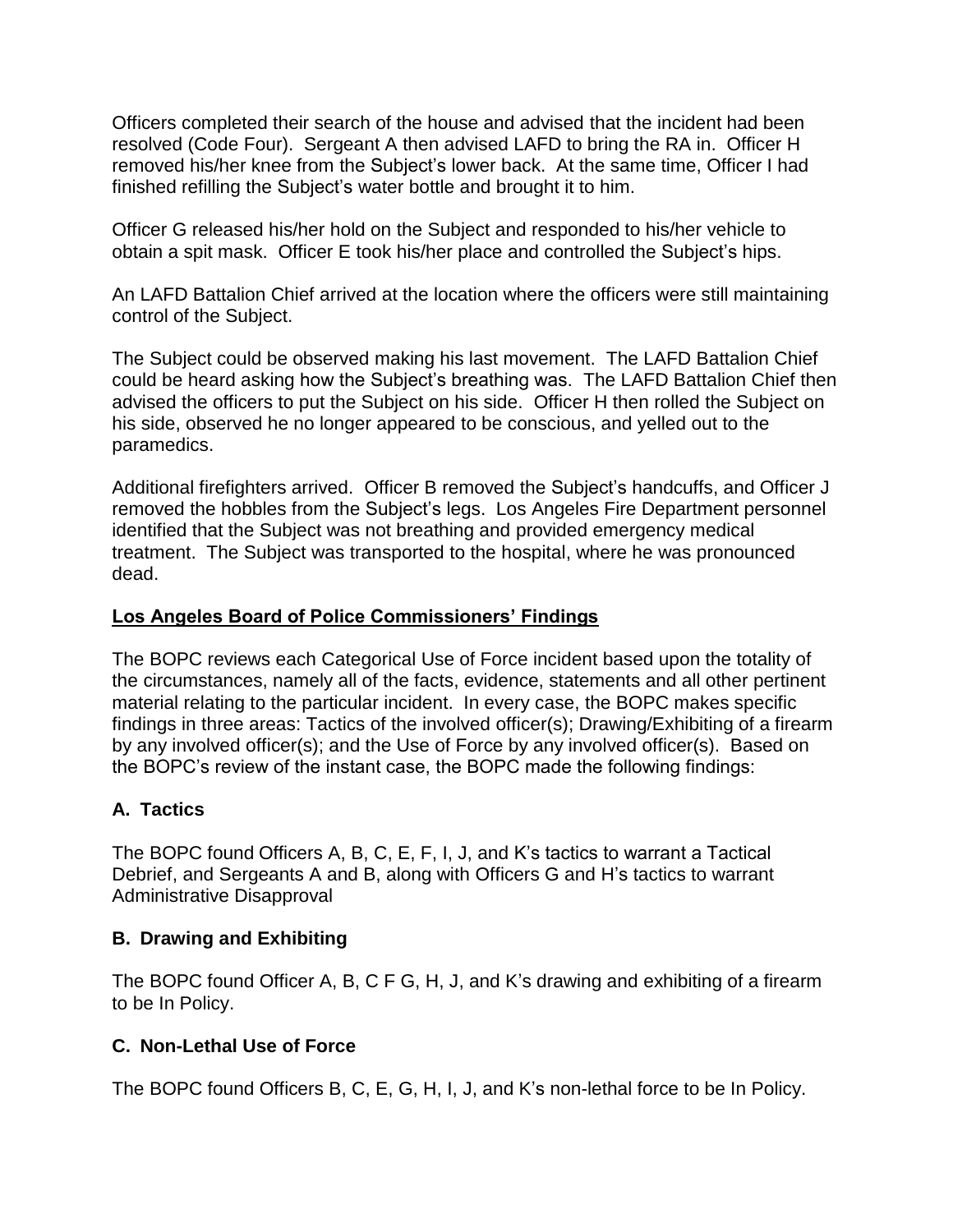# **D. Less-Lethal Use of Force**

The BOPC found Officers A, F, G, and H's less-lethal force to be In Policy.

# **Basis for Findings**

In making its decision in this matter, the Commission is mindful that every "use of force by members of law enforcement is a matter of critical concern both to the public and the law enforcement community. It is recognized that some individuals will not comply with the law or submit to control unless compelled to do so by the use of force; therefore, law enforcement officers are sometimes called upon to use force in the performance of their duties. It is also recognized that members of law enforcement derive their authority from the public and therefore must be ever mindful that they are not only the guardians, but also the servants of the public. The Department's guiding value when using force shall be reverence for human life. Officers shall attempt to control an incident by using time, distance, communications, and available resources in an effort to de-escalate the situation, whenever it is safe and reasonable to do so. When warranted, Department personnel may objectively use reasonable force to carry out their duties. Officers who use unreasonable force degrade the confidence of the community we serve, expose the Department and fellow officers to legal and physical hazards, and violate the rights of individuals upon whom unreasonable force is used. Conversely, officers who fail to use force when warranted may endanger themselves, the community and fellow officers." (Use of Force Policy, Los Angeles Police Department Manual.)

The Commission is cognizant of the legal framework that exists in evaluating use of force cases, including the United States Supreme Court decision in Graham v. Connor, 490 U.S. 386 (1989), that:

"The reasonableness of a particular use of force must be judged from the perspective of a reasonable officer on the scene, rather than with the 20/20 vision of hindsight. The calculus of reasonableness must embody allowance for the fact that police officers are often forced to make split-second judgments – in circumstances that are tense, uncertain and rapidly evolving – about the amount of force that is necessary in a particular situation."

The Commission is further mindful that it must evaluate the actions in this case in accordance with existing Department policies. Relevant to our review are Department policies that relate to the use of force:

Law enforcement officers are authorized to use deadly force to:

• Protect themselves or others from what is reasonably believed to be an imminent threat of death or serious bodily injury; or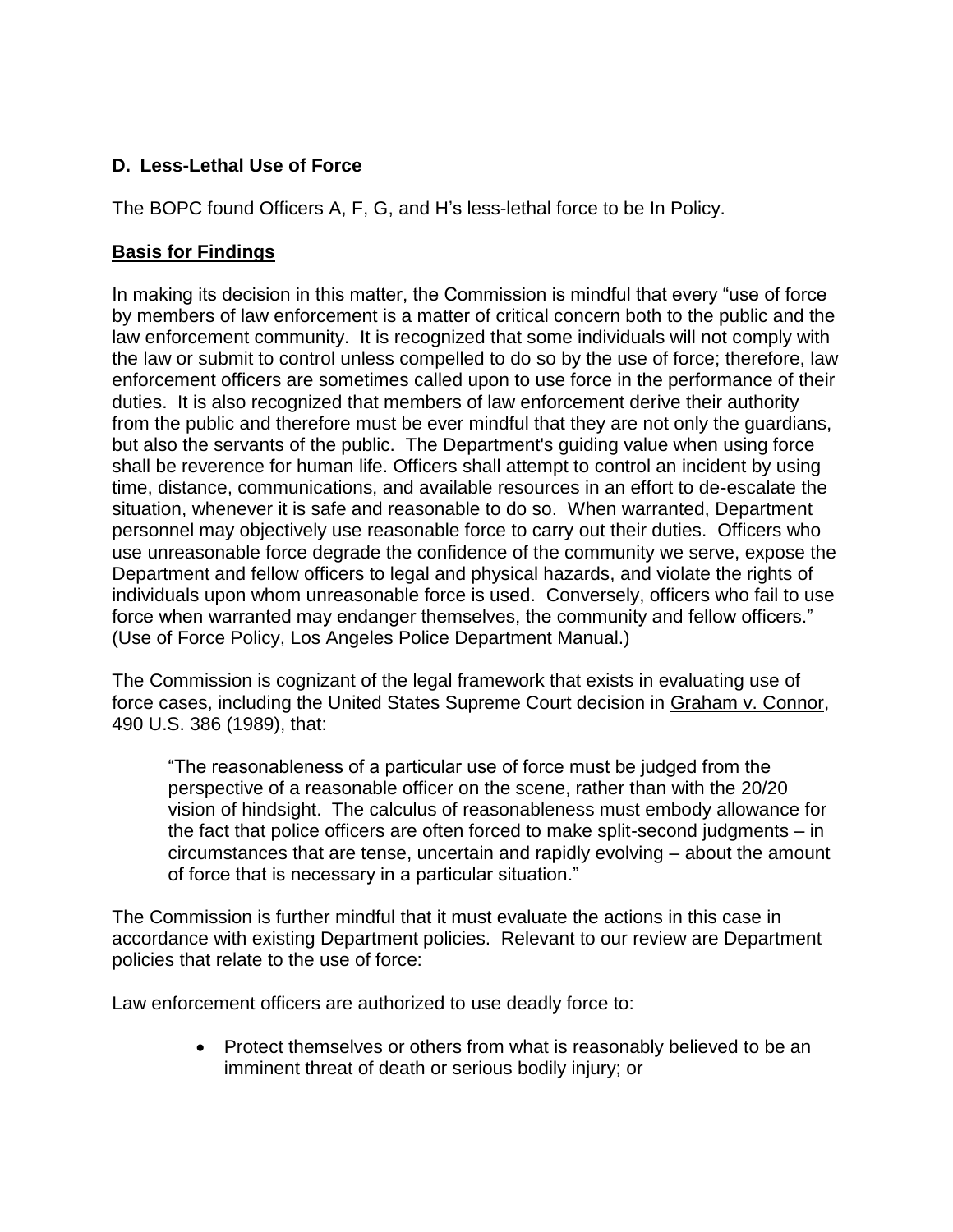- Prevent a crime where the suspect's actions place person(s) in imminent jeopardy of death or serious bodily injury; or
- Prevent the escape of a violent fleeing felon when there is probable cause to believe the escape will pose a significant threat of death or serious bodily injury to the officer or others if apprehension is delayed. In this circumstance, officers shall to the extent practical, avoid using deadly force that might subject innocent bystanders or hostages to possible death or injury.

The reasonableness of an Officer's use of deadly force includes consideration of the officer's tactical conduct and decisions leading up to the use of deadly force. (Use of Force Policy, Los Angeles Police Department Manual.)

An officer's decision to draw or exhibit a firearm should be based on the tactical situation and the officer's reasonable belief that there is a substantial risk that the situation may escalate to the point where deadly force may be justified. (Los Angeles Police Department Manual.)

Tactical de-escalation involves the use of techniques to reduce the intensity of an encounter with a suspect and enable an officer to have additional options to gain voluntary compliance or mitigate the need to use a higher level of force while maintaining control of the situation. Tactical de-escalation does not require that an officer compromise his or her safety or increase the risk of physical harm to the public. De-escalation techniques should only be used when it is safe and prudent to do so. (Tactical De-Escalation Techniques, October 2016.)

• During its review of the incident, the BOPC considered the following:

# **1. Tactical Communication**

Sergeant A did not designate how many, or which, specific officers were to discharge their beanbag shotguns during the tactical plan to take the Subject into custody.

Additionally, the investigation revealed that a total of eight officers drew and/or exhibited their firearms during the course of the incident.

Operational success is based on the ability of officers to effectively communicate during critical incidents. Officers, when faced with a tactical incident, improve their overall safety by their ability to recognize an unsafe situation and work collectively to ensure a successful resolution.

In this case, Sergeant A formulated a tactical plan to utilize beanbag shotguns to take the Subject into custody. However, he/she did not designate how many or which officers would utilize their beanbag shotguns at specific times, while executing the plan. This led to multiple officers discharging their beanbag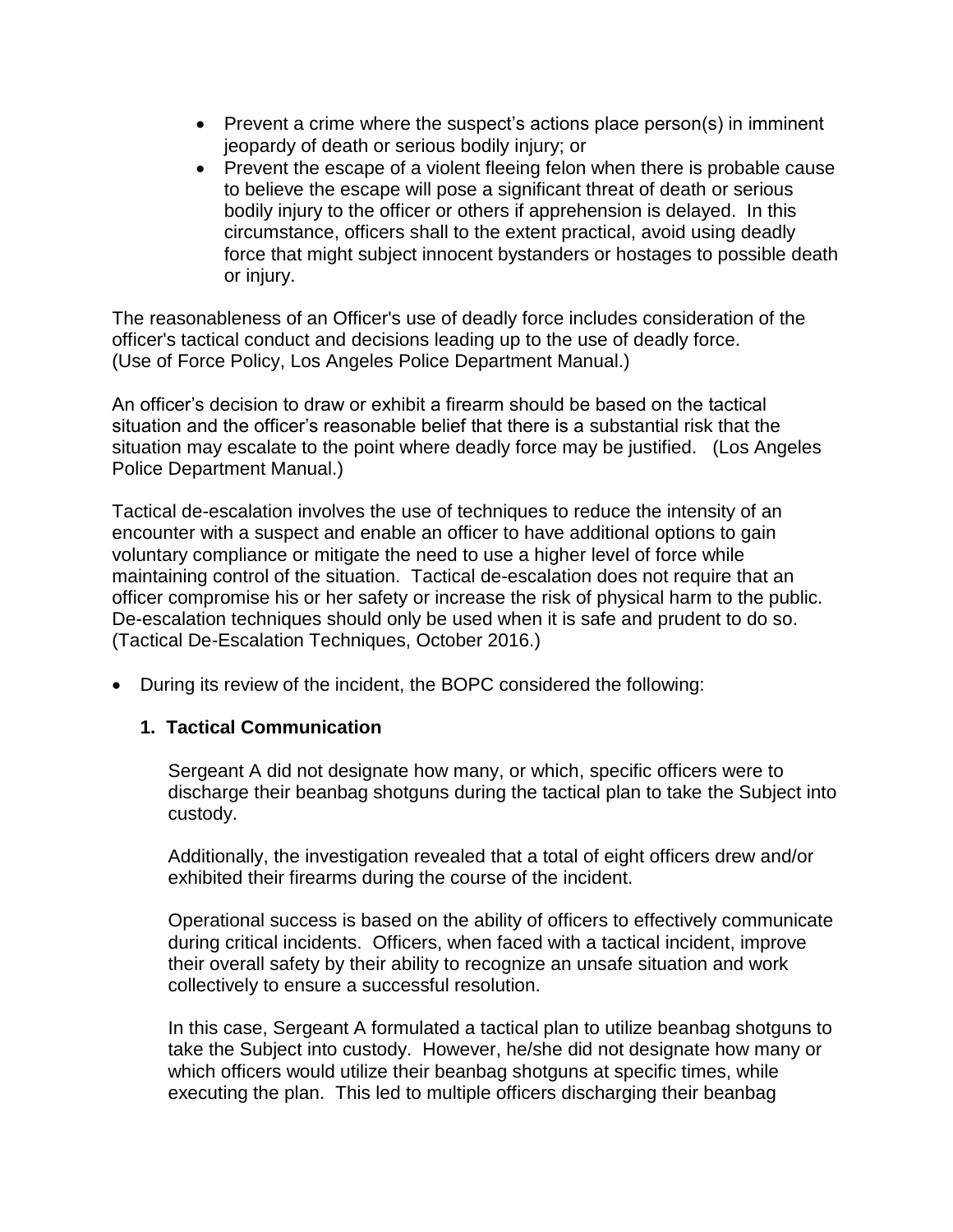shotguns simultaneously. Although, each officer articulated their reasons for discharging the beanbag shotguns at the Subject, the BOPC would have preferred that Sergeant A identify one officer at a time to discharge the less-lethal options.

The BOPC would have also preferred that Sergeant A had taken a more active role in limiting the number of officers who provided lethal cover to include only those assigned as a Designated Cover Officer (DCO). Limiting the number of officers who are providing lethal cover would likely lessen the number of officers who discharge their firearms, as well as the number of rounds fired, in the event that this incident escalated and resulted in an officer-involved shooting.

Based on the totality of the circumstances, the BOPC determined, that while identified as an area for improvement, Sergeant A's actions were not a substantial deviation from approved Department tactical training.

#### **2. Reverence for Human Life (Positive)**

Sergeants A and B, along with Officers A, B, C, E, F, G, H, I, J, and K demonstrated care and concern for the Subject's life during the incident. Additionally, they utilized planning and teamwork to take the Subject, who was armed with weapons that could cause serious bodily injury or death, into custody without using lethal force.

In this case, the personnel believed that the Subject wanted the officers to use lethal force against him based on his statement requesting that the officers shoot him. The officers utilized multiple de-escalation techniques including time, requesting the response of MEU and a RA, and attempting to build a rapport with the Subject throughout the incident.

After the Subject was in-custody, Sergeant B and the officers attempted to place the Subject in a safe position and ensured that he was on the grass instead of the concrete sidewalk so that he would not injure his head. Additionally, due to the high temperatures and in an attempt to calm the Subject down, Sergeant B directed Officer I to obtain water for the Subject.

#### **3. Warrantless Search (Substantial Deviation – Sergeants A and B)**

Sergeant A directed the officers to conduct a warrantless search of the residence. Additionally, Sergeant B was briefed on the plan and concurred.

In this case, Sergeants A and B believed that the individual, who had been seen on the porch with the Subject at the beginning of the incident, was possibly connected to the original radio call of a prowler complaint.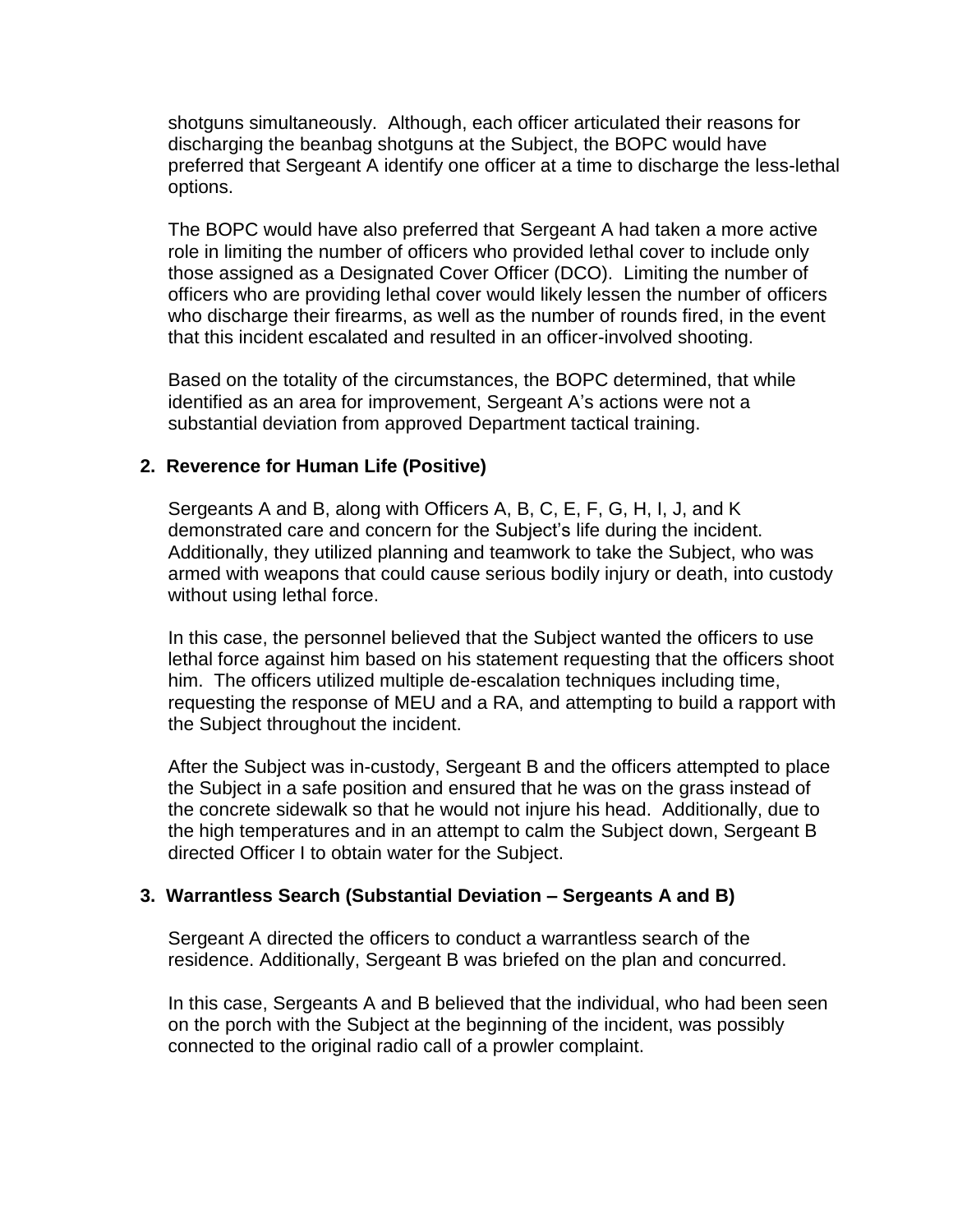The BOPC was critical that Sergeants A and B lacked a specific factual basis for believing the people inside the residence posed a danger to the officers. Additionally, the scope of the warrantless search extended beyond the rooms adjoining the area of the arrest in between the houses.

The BOPC determined that Sergeants A and B's decision to conduct a warrantless search of the residence was a substantial deviation, without justification, from approved Department tactical training.

#### **4. Positioning of Restrained Individuals (Substantial Deviation – Sergeant B along with Officers G and H)**

After the HRD was applied to the Subject's ankles, Sergeant B and officers attempted to maintain the Subject on his right side, but ultimately allowed the Subject to roll over into the prone position.

In this case, the BOPC acknowledged the efforts officers took to keep the Subject on his side for approximately 10 minutes; however, the BOPC was critical of Officers G and H for not immediately returning the Subject to his side after he rolled onto his stomach, thereby allowing the Subject to stay in the prone position for approximately three minutes.

Based on the totality of the circumstances, the BOPC determined that Officers G and H's actions were a substantial deviation, without justification, from approved Department tactical training.

Additionally, in this case, there was discussion about Sergeant B's lack of command and control after the HRD was placed on the Subject's legs. The BOPC acknowledged that this incident involved multiple activities related to the Subject. Officers, under the direction of supervisors, demonstrated a reverence for human life by minimizing the risk of injury to the Subject by conducting a controlled team takedown on him. After the takedown, officers continued care and custody of the Subject by attempting to keep him on his side for approximately ten minutes, keeping his head off the concrete and offering water to the Subject. Although it was Officers G and H's responsibility to ensure proper HRD protocols were followed, the BOPC determined that it was also the supervisor's responsibility to ensure that those protocols were followed. Therefore, Sergeant B's lack of oversight was a substantial deviation, without justification, from approved Department tactical training.

- The BOPC also considered the following:
	- 1. **Code-Six** The investigation revealed that Officers A and B did not go Code-Six upon their arrival at the radio call. According to Officer B, he/she believed he/she pushed the "at scene" button on the Mobile Digital Computer (MDC) upon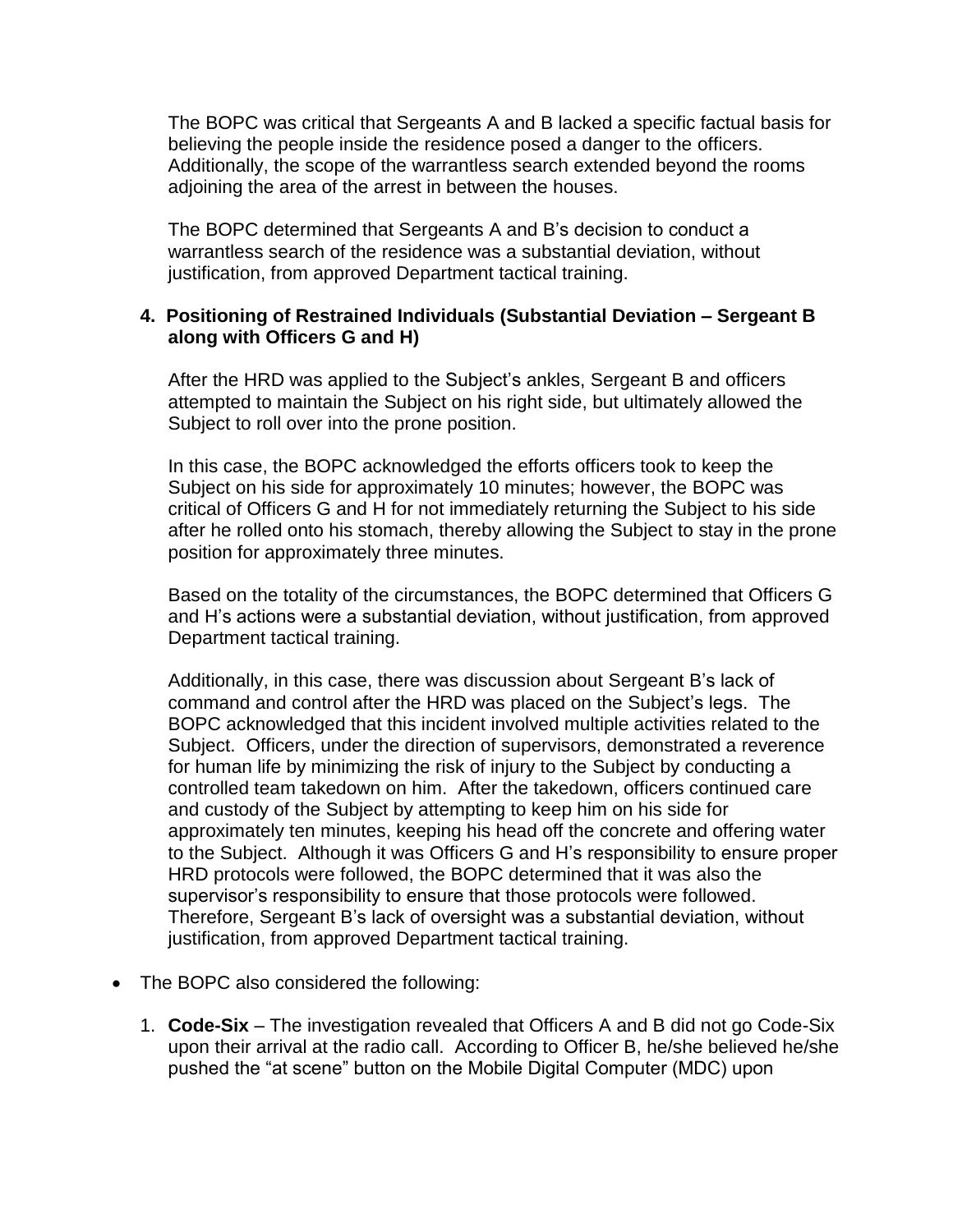arrival. Officers are to be reminded of the importance of updating their status so that other units will know their location if they need assistance.

- 2. **Non-Conflicting Simultaneous Commands** The investigation revealed that multiple officers gave simultaneous commands to the Subject during the incident. Although the commands were non-conflicting, the officers were reminded that simultaneous commands can sometimes lead to confusion and non-compliance.
- 3. **Utilization of Cover** The investigation revealed that multiple officers stood in the roadway and sidewalk without utilizing cover during the incident. Officers were to be reminded that when confronting a Subject armed with a weapon other than a firearm, they should place a barrier between themselves and the Subject if possible.
- 4. **Maintaining Control of Equipment (TASER)** The investigation revealed that Officer G dropped his/her TASER on the ground prior to taking the Subject into custody. Officer G was reminded of the importance of maintaining control of his/her equipment prior to transitioning to other force options.
- 5. **Designated Cover Officers (DCOs)** The investigation revealed that no specific DCOs were assigned and that multiple officers drew their service pistols and rifles during the incident.  A sound tactical plan, including the assignment of specific DCOs, should be implemented to ensure a successful resolution while keeping in mind officer safety concerns.

#### **B. Drawing and Exhibiting**

• According to Officer A, he/she drew his/her service pistol to provide lethal cover for Officer E as he/she retrieved the dustpan and pipe.

According to Officer B, the Subject began walking towards them and stated, "Shoot me. Shoot me." Officer B opened his/her passenger side door and assumed a position of cover behind his/her ballistic door panel. Believing that the Subject posed a danger because he/she did not know what the Subject had on his person, Officer B drew his/her service pistol.

Additionally, Officer B drew his/her service pistol a second time because he/she observed the Subject armed with a shovel as Officer B and additional officers approached the Subject's location.

A review of Officer C's BWV revealed that he/she drew his/her service pistol as he/she redeployed to cover when initially approaching the Subject's location.

The investigation did not establish an articulation by Officer C regarding his/her drawing and exhibiting of his/her service pistol. Officer C drew his/her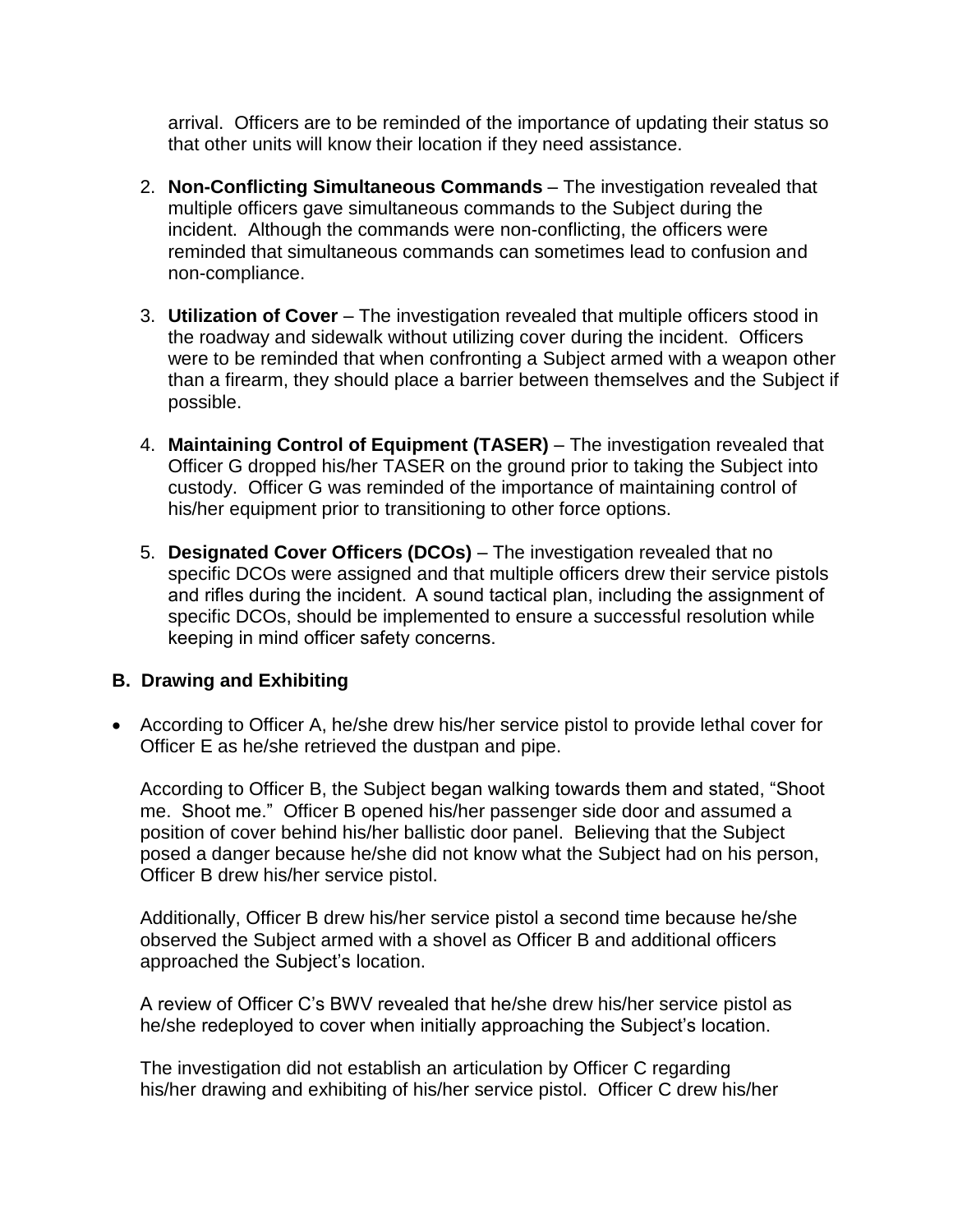service pistol while moving with other officers who were organized into two teams to approach the Subject's location. Various officers were assigned as lethal or less-lethal cover officers.

According to Officer F, he/she believed the beanbag rounds had little effect as the Subject was very violent and continued holding the metal pipe. Fearing that deadly force was imminent, Officer F slung his/her beanbag shotgun and drew his/her service pistol.

According to Officer G, he/she drew his/her service pistol as the officers initially approached the Subject's location because the Subject was a "hot prowl" suspect who could possibly have a weapon that could cause serious bodily injury or death.

According to Officer H, after he/she discharged all his/her beanbag rounds, he/she slung his/her beanbag shotgun, and drew his/her service pistol. The Subject continued to pose a threat of serious bodily injury or death due to the Subject's swinging of a shovel, pouring of a possibly flammable substance and possibly being armed with a weapon.

According to Officer J, he/she drew his/her service pistol as he/she redeployed to cover behind a car. The Subject was armed with a shovel which could cause great bodily injury or death.

According to Officer K, he/she drew his/her service pistol the first time when he/she approached the parked vehicles to take cover in front of the Subject's location.

Additionally, Officer K momentarily drew his/her service pistol a second time to provide lethal cover because Officer J, who had been providing lethal cover, had to holster his/her service pistol to remove his/her gloves.

Based on the totality of the circumstances, the BOPC determined that an officer with similar training and experience as Officers A, B, C F G, H, J and K's while faced with similar circumstances, would reasonably believe that there was a substantial risk the situation may escalate to the point where deadly force may be justified.

Therefore, the BOPC found Officers A, B, C F G, H, J, and K's drawing and exhibiting of a firearm to be In Policy.

Additionally, the investigation revealed that Officers D and N initially exhibited their Patrol Rifles due to their deployment distance to contain the Subject. Although the initial deployment was reasonable, the BOPC was critical of the continued deployment of the Patrol Rifle after approaching the Subject and would have preferred a weapon system be deployed that was more appropriate for the tactical situation.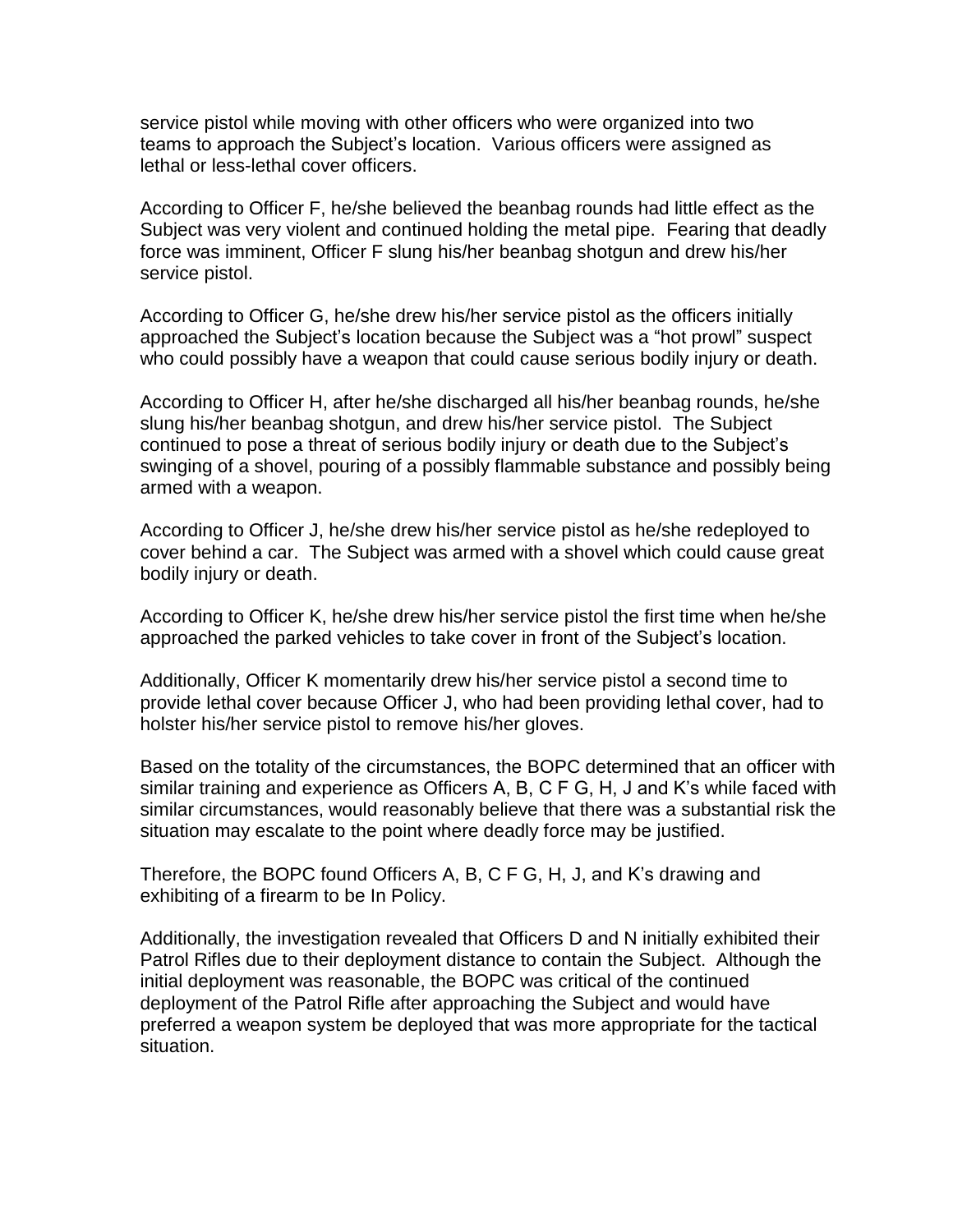## **C. Non-Lethal Use of Force**

• **Officer B** – Firm Grips and Physical Force

According to Officer B, he/she approached the Subject and observed him actively and physically resisting officers. Officer B observed the Subject's left arm under an officer's leg so he/she grabbed the Subject's fingers with his left hand. Officer B then used both of his/her hands to control the Subject's left arm, while additional officers handcuffed the Subject.

• **Officer C** – Firm Grip

Officer C observed officers struggling with the Subject, who was kicking and fighting on the ground. Officer C used his/her hands to grab the Subject's ankles to prevent him from kicking. Officer C maintained his/her firm grips until an officer applied the HRD to the Subject's legs.

• **Officer E** – Firm Grip and Physical Force

According to Officer E, he/she approached the Subject and utilized a firm grip on the Subject's left arm. When the Subject pulled his arm underneath him, Officer E braced him/herself with his foot and used physical force to pull the Subject's arm behind his back so that additional officers could handcuff him.

• **Officer G** – Physical Force and Bodyweight

According to Officer G, he/she approached the Subject and observed that he was fighting, clenching his fists and spitting. Officer G placed his/her hands on the base of the Subject's neck, by his shoulders, to control his head and prevent him from spitting.

Additionally, after the Subject was carried to the front of the residence, Officer G used his/her bodyweight to hold the Subject down and keep him on his side, in a safe position.

• **Officer H** – Bodyweight and Physical Force

According to Officer H, after the Subject was carried to the front of the residence, the Subject was fighting, trying to break free from officers, and then spit in Officer G's eye. Officer H utilized bodyweight and physical force in an effort to keep the Subject on the Subject's side because the Subject kept trying to lay on his stomach.

• **Officer I** – Bodyweight, Physical Force, and Firm Grip

According to Officer I, the Subject jumped off the porch and fell on his back. The Subject then turned on his stomach and attempted to get up. Officer I utilized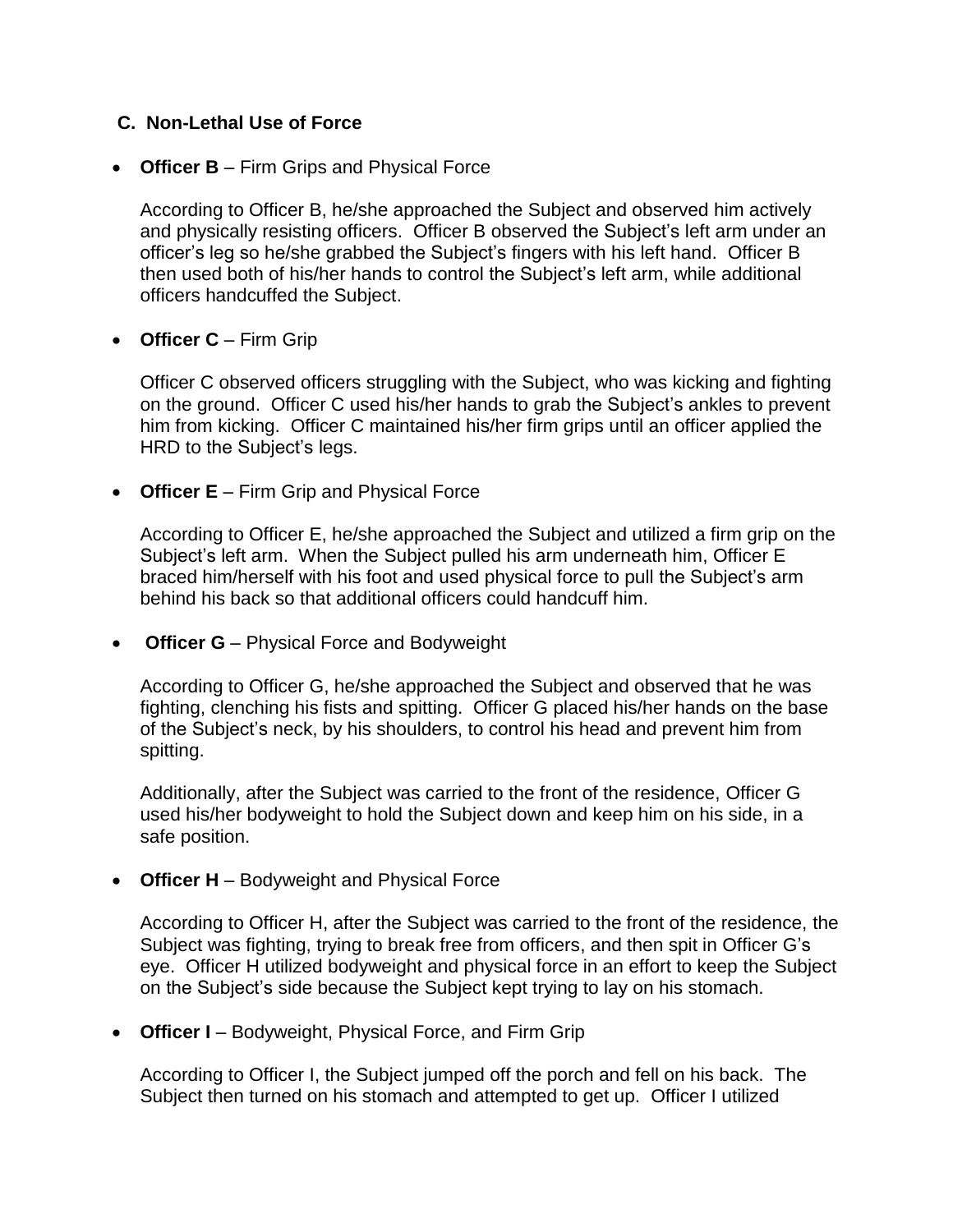his/her hands to apply bodyweight to the Subject's lower back to push the Subject to the ground and then wrapped his/her arms around the Subject's legs. As additional officers attempted to handcuff the Subject, Officer I observed the Subject actively resisting. Officer I utilized a firm grip on the Subject left arm to assist pulling the Subject's arm behind his back for handcuffing.

Additionally, after the Subject was carried to the front of the residence, Officer I attempted to hold the Subject on his side. However, the Subject was kicking, spitting, and would not lay still.

• **Officer J** – Firm Grip, Physical Force, and Bodyweight

According to Officer J, he/she approached the Subject and wrapped his/her right arm around the Subject's right elbow and used his/her left arm to control the Subject's wrists so that additional officers could handcuff the Subject. After the Subject was handcuffed, Officer J transitioned to the Subject's legs and utilized his/her shins to apply bodyweight to the Subject's calves so that a HRD could be applied.

• **Officer K** – Bodyweight, Firm Grip, and Physical Force

According to Officer K, he/she approached the Subject and placed his/her right knee on the Subject's right shoulder. Officer K then grabbed the Subject's left hand, pulled it behind his back, and assisted another officer with handcuffing the Subject.

Based upon the totality of the circumstances, the BOPC determined, that an officer with similar training and experience as Officers B, C, E, G, H, I, J and K's while faced with similar circumstances, would believe that the same applications of nonlethal force would be reasonable to overcome the Subject's resistance.

Therefore, the BOPC found Officers B, C, E, G, H, I, J, and K's non-lethal use of force to be objectively reasonable and In Policy.

# **D. Less-Lethal Use of Force**

• **Officer A** – (Beanbag Shotgun, eight beanbag sock rounds)

**First Sequence –** Six beanbag sock rounds, in a southeasterly direction, from an approximate distance of 35 feet.

According to Officer A, he/she observed the Subject grab a metal pipe and face officers. In order to avoid any injury to the other officers, Officer A discharged four rounds from the beanbag shotgun, from an approximate distance of 35 feet, at the Subject, causing him to drop the pipe.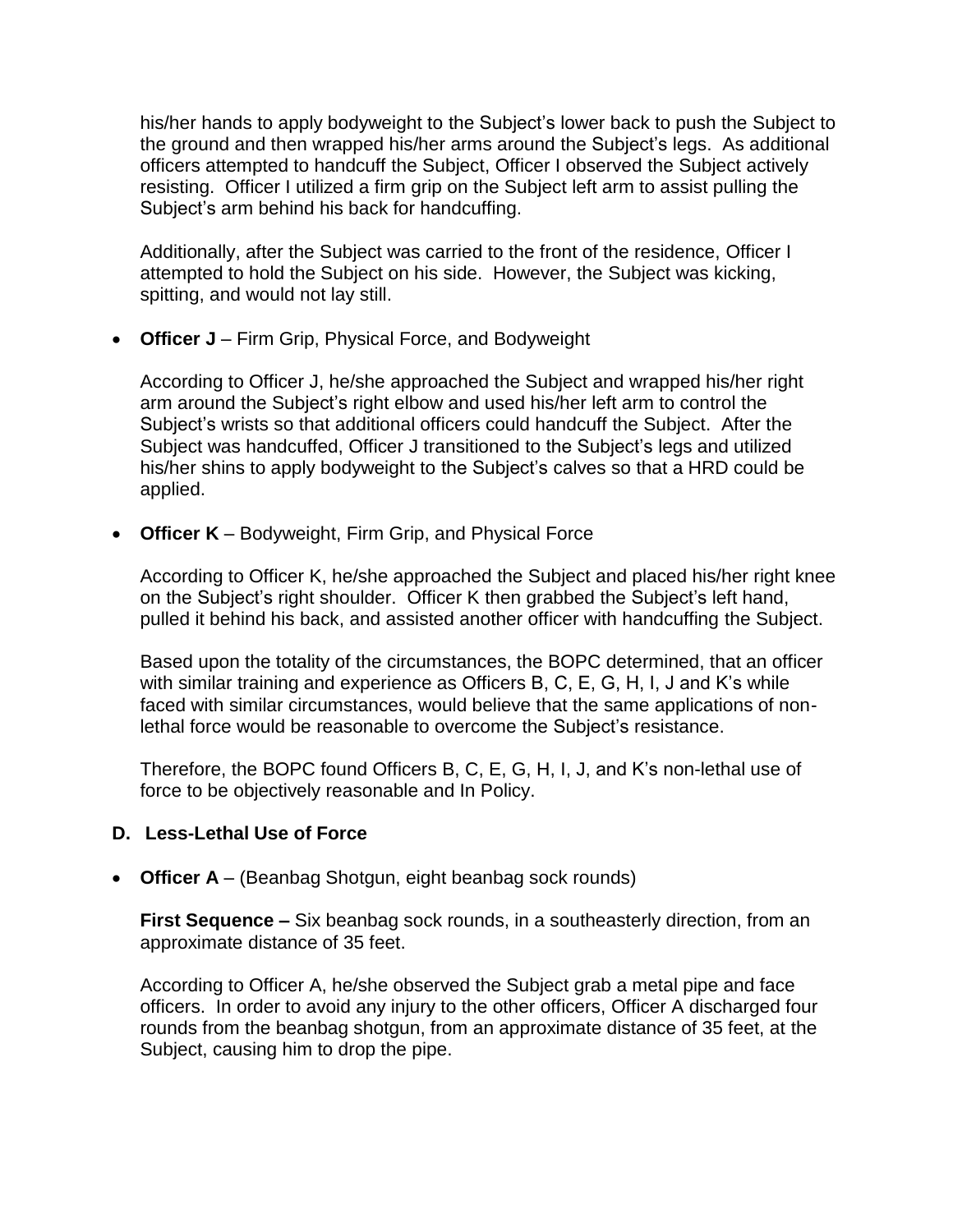The Subject then looked around, apparently trying to arm himself. Based on the Subject's previous actions, Officer A believed the Subject was going to continue to be combative. Officer A then discharged two rounds from the beanbag shotgun, from an approximate distance of 35 feet, at the Subject to stop his actions.

**Second Sequence –** Two beanbag sock rounds, in a southeasterly direction, from an approximate decreasing distance of 28 to 11 feet.

According to Officer A, as the arrest team moved toward the Subject, the tactical plan was to utilize the beanbag shotgun and then the TASER to get the Subject to comply. Officer A observed the Subject looking for an object to use as a weapon. Officer A then discharged one round from the beanbag shotgun, from an approximate distance of 28 feet, at the Subject as the arrest team approached.

The Subject then ran on the porch and was jumping over the railing towards Officer A's direction. Officer A was aware there was a lethal cover officer, who was equipped with a Patrol Rifle, on one end of the residence. Officer A believed the lethal cover officer would be vulnerable to the Subject's violent behavior. Officer A then discharged one round from the beanbag shotgun, from an approximate distance of 11 feet, at the Subject, causing him to turn away from officers.

• **Officer F** – (Beanbag shotgun, six beanbag sock rounds, one TASER activation, in probe mode)

#### **Beanbag Shotgun**

**First Sequence –** Two beanbag sock rounds, in an easterly direction, from an approximate distance of 44 feet.

According to Officer F, the Subject picked up a metal dustpan and waved it in an aggressive and violent manner. Officer F then heard Sergeant B direct him/her to discharge the beanbag shotgun. Believing the Subject was very violent and unsafe to approach, Officer F discharged one round from the beanbag shotgun, from an approximate distance 44 feet, at the Subject's stomach area.

The Subject continued swinging the metal dustpan around. Officer F then discharged one round from the beanbag shotgun, from an approximate distance of 44 feet, at the Subject's stomach area to stop his actions.

**Second Sequence –** Four beanbag sock rounds, in a northeasterly direction, from an approximate distance of 40 feet.

According to Officer F, he/she heard an officer yell, "He picked up a metal pipe." Officer F observed the Subject holding a two to three-foot metal pipe. Officer F believed that the situation would result in the use of deadly force if the Subject charged at officers with the metal pipe in his hand.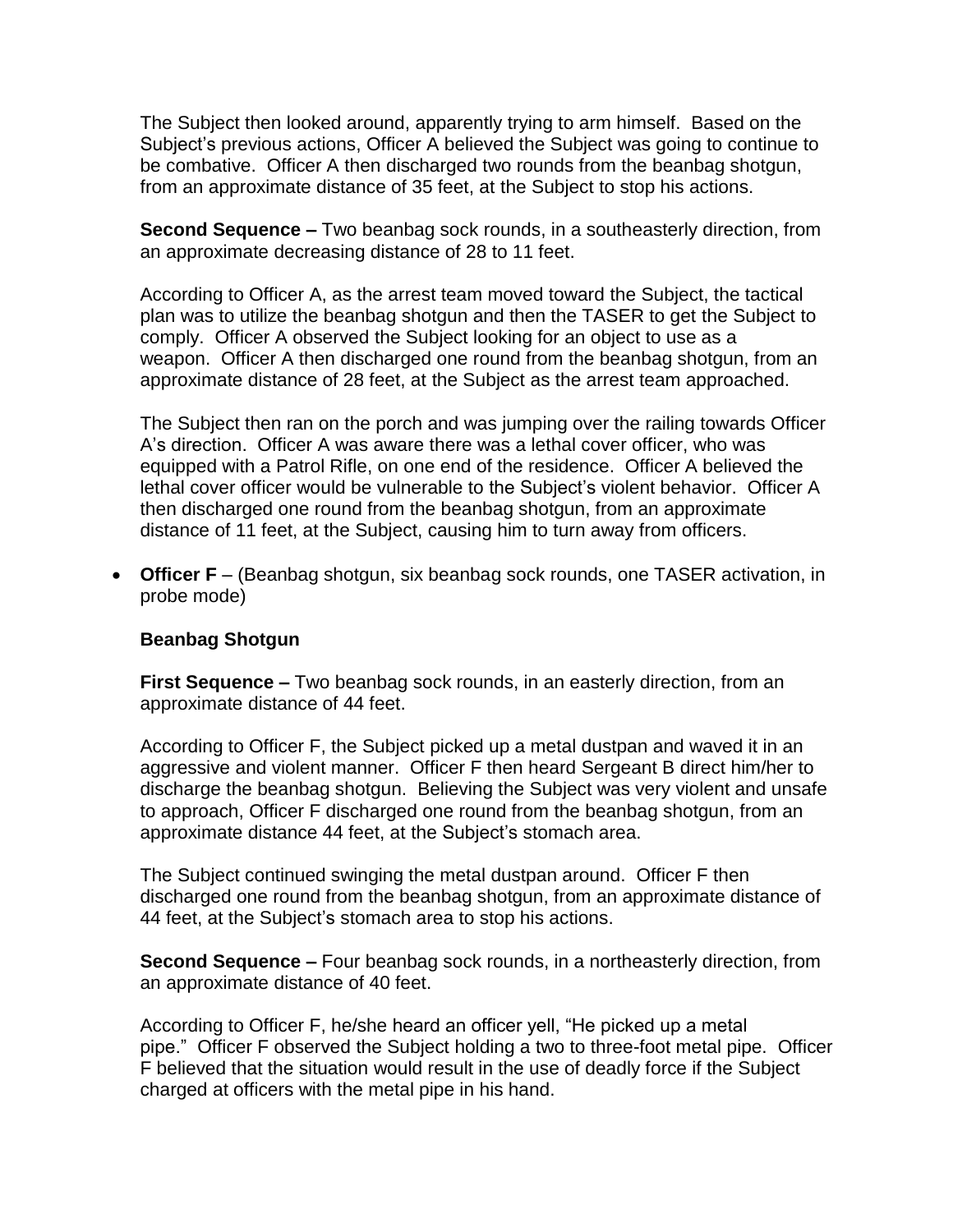Officer F discharged four rounds from the beanbag shotgun, from an approximate distance of 40 feet, at the Subject's stomach area to eliminate the possibility of officers having to utilize lethal force.

# **TASER**

According to Officer F, he/she observed the Subject on the porch, breaking a metal mailbox pole in half. As the arrest team approached, the Subject moved off the porch onto the steps and was still violent. Officer F then discharged his/her TASER in probe mode, from an approximate distance of seven to ten feet at the Subject's stomach area. Officer F was unsure if the TASER struck the Subject, but observed that it was ineffective as the Subject ran and jumped off the porch.

• **Officer G** – (One TASER activation, in probe mode, from an approximate distance of nine feet)

According to Officer G, as he/she approached the Subject with the arrest team, he/she observed the Subject moving on the porch. Officer G discharged his/her TASER in probe mode, from an approximate distance of nine feet, at the Subject's naval area to prevent the Subject from charging at Officer G or the other officers in the area.

• **Officer H** – (Beanbag shotgun, six beanbag sock rounds)

**First Sequence –** Three beanbag sock rounds, in a southeasterly direction, from an approximate distance of 45 feet.

According to Officer H, the Subject was standing on the porch of the residence acting erratically and swinging his arms. The Subject then picked up a shovel and swung it around. Officer H discharged one round from the beanbag shotgun, from an approximate distance of 45 feet, at the Subject to stop his actions. The Subject continued swinging the shovel in the direction of the officers. In order to avoid an OIS, Officer H discharged two additional rounds from the beanbag shotgun, from an approximate distance of 45 feet, at the Subject to stop his actions.

**Second Sequence –** Three beanbag sock rounds, in a northeasterly direction, from an approximate distance of 33 feet.

According to Officer H, the Subject escalated the situation by picking up a long pipe that was laying on the ground in between the two houses. Officer H, along with other officers, gave the Subject commands to, "Drop the pipe." The Subject failed to comply and swung the pipe towards the officers. Believing that the Subject was going to charge at Officer H and the other officers with the pipe, Officer H discharged three rounds from the beanbag shotgun, from an approximate distance of 33 feet, at the Subject to stop his actions.